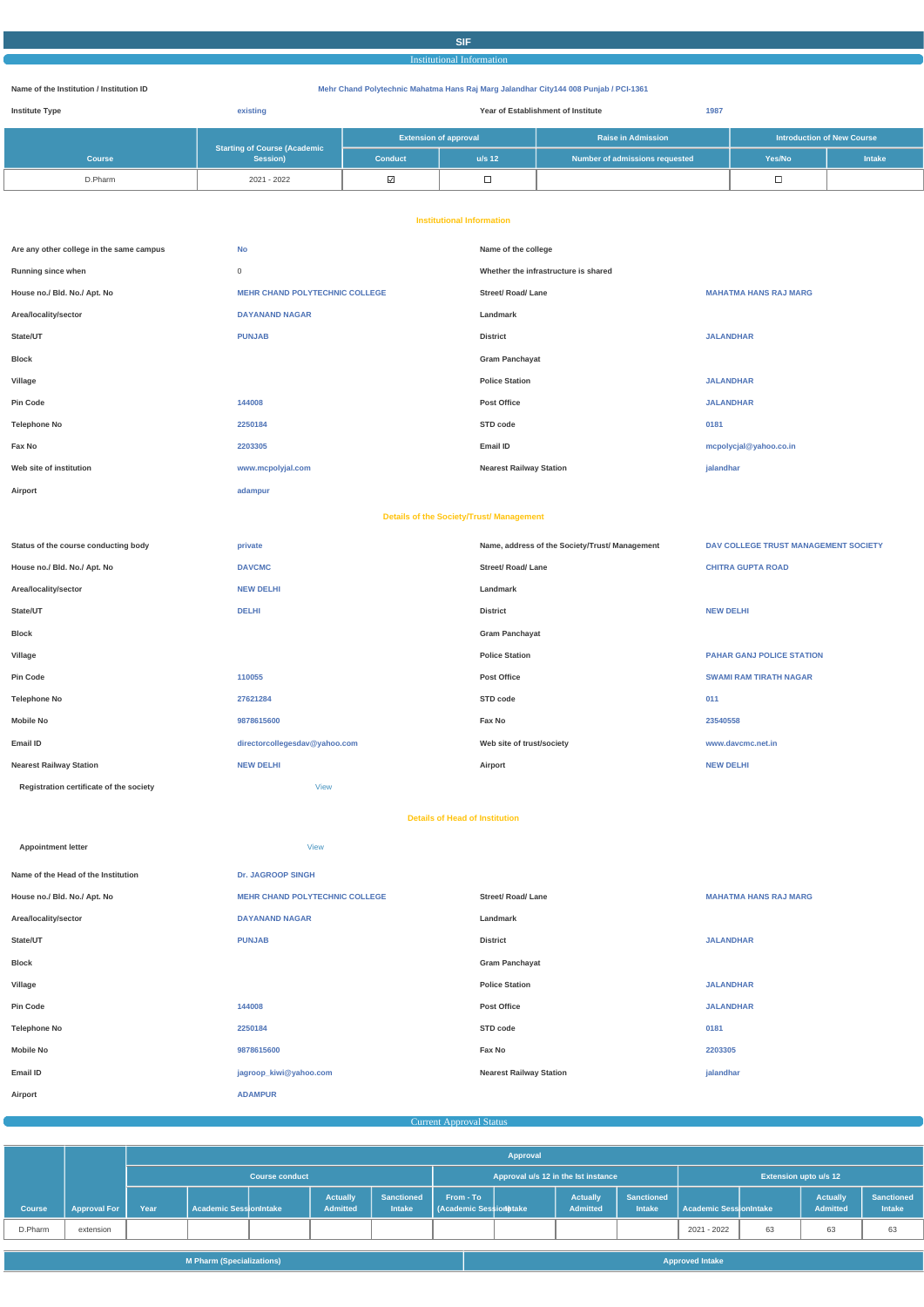C

#### Details of Pharmacy Educations Regulatory Charges for Affiliation Paid

| Name of The Course                                                               |           | Pharmacy Educations Regulatory Charges for Affiliation Paid up to |
|----------------------------------------------------------------------------------|-----------|-------------------------------------------------------------------|
|                                                                                  | D.Pharm   | 2021                                                              |
| Uploaded Proof of Pharmacy Educations Regulatory Charges for Affiliation<br>paid |           | <b>View</b>                                                       |
| <b>Pending Service Tax Paid</b>                                                  | <b>No</b> | <b>D.D Number</b>                                                 |
| D.D Date                                                                         |           | Amount(Rs.)                                                       |

Admission details for the Past Three Years for the courses conducted by the institution

| Name of The Course | <b>Sanctioned intake</b> |               |             |               | Remarks       |             |  |
|--------------------|--------------------------|---------------|-------------|---------------|---------------|-------------|--|
|                    | 2021 - 2022              | $2020 - 2021$ | 2019 - 2020 | $2021 - 2022$ | $2020 - 2021$ | 2019 - 2020 |  |
| D.Pharm            | 63                       | σO            | 60          | 63            | σU            |             |  |

Details of Examining Authority for the course

|                                                                                                                  |                        | <b>Phone Number</b> |  |
|------------------------------------------------------------------------------------------------------------------|------------------------|---------------------|--|
| The Director Academics Punjab State Board of<br>D.Pharm<br>TechnicalEducation and Industrial Training Chandigarh | psbte@punjabteched.com | 01722622584         |  |

| <b>Accreditation Information</b> |  |  |  |  |  |  |
|----------------------------------|--|--|--|--|--|--|
|                                  |  |  |  |  |  |  |
| ○ Yes ◉ No                       |  |  |  |  |  |  |
| ○ Yes ◉ No                       |  |  |  |  |  |  |
|                                  |  |  |  |  |  |  |

| <b>Infrastructure Details</b>                                                                                                     |                                                      |                                                                            |             |  |  |  |  |
|-----------------------------------------------------------------------------------------------------------------------------------|------------------------------------------------------|----------------------------------------------------------------------------|-------------|--|--|--|--|
|                                                                                                                                   |                                                      |                                                                            |             |  |  |  |  |
| <b>Independent Building Status</b>                                                                                                | <b>YES</b>                                           | Remarks                                                                    | yes         |  |  |  |  |
| <b>Separate Campus Status</b>                                                                                                     | <b>NO</b>                                            | Remarks                                                                    | no          |  |  |  |  |
| Wing of another college Status                                                                                                    | <b>NO</b>                                            | Remarks                                                                    | no          |  |  |  |  |
| <b>Multi Institutional Campus Status</b>                                                                                          | <b>NO</b>                                            | Remarks                                                                    | no          |  |  |  |  |
| Whether other Educational Institutions/Courses are also<br>being run by the Trust / Institution in the same Building /<br>campus? | <b>YES</b>                                           | Remarks                                                                    | yes         |  |  |  |  |
| <b>Availability of Land</b>                                                                                                       | 2.0 acres District HQ/Corporation/Municipality limit | <b>Status</b>                                                              | <b>YES</b>  |  |  |  |  |
| Remarks                                                                                                                           | yes                                                  | Land Details to be in name of Trust and Society(Records<br>to be enclosed) | Own         |  |  |  |  |
|                                                                                                                                   |                                                      | <b>Trust and Society Document</b>                                          | <b>View</b> |  |  |  |  |
| <b>Sale Deed Document</b>                                                                                                         | <b>View</b>                                          | Remarks                                                                    | yes         |  |  |  |  |
| <b>Approved Building Plan Document</b>                                                                                            | <b>View</b>                                          | Remarks                                                                    | yes         |  |  |  |  |
| Total Builtup area of the institution                                                                                             | 12591                                                |                                                                            |             |  |  |  |  |
| <b>Instructional area</b>                                                                                                         | 1310                                                 | <b>Instructional area Document</b>                                         | <b>View</b> |  |  |  |  |
| Administrative area                                                                                                               | 2044                                                 | <b>Administrative area Document</b>                                        | <b>View</b> |  |  |  |  |
| Amenities area                                                                                                                    | 47869                                                | <b>Amenities area Document</b>                                             | <b>View</b> |  |  |  |  |
| <b>Circulation area</b>                                                                                                           | 1331                                                 | <b>Circulation area Document</b>                                           | View        |  |  |  |  |

| Name of The Course | <b>Required Area</b> | <b>Required No's</b> | <b>Available No's</b> | <b>Available Area in (Sq.mts)</b> |
|--------------------|----------------------|----------------------|-----------------------|-----------------------------------|
| D.Pharm            | 75 Sqmts             |                      |                       |                                   |

|  |  | <b>Laboratory Requirement Details</b> |  |  |
|--|--|---------------------------------------|--|--|
|  |  |                                       |  |  |

| S.No | Total<br>courses   Intake<br>run by | No. of | <b>Pharmaceutics</b> | Dept of     | Dept of<br><b>Pharmaceutical</b> | <b>Chemistry</b> | Dept of<br>Pharmacology |      | Dept of<br>Pharmacognosy |      | <b>Dept of Pharmacy</b> | <b>Practice</b> | Dept of<br><b>Pharmaceutics</b> |      | <b>Pharmaceutical</b> | Dept of<br><b>Chemistry</b> | Dept of<br>Pharmacology                                                                                                                                                                                                                |      | Dept of<br>Pharmacognosy |      | Dept of Pharmacy<br><b>Practice</b> |      | <b>Total</b> |
|------|-------------------------------------|--------|----------------------|-------------|----------------------------------|------------------|-------------------------|------|--------------------------|------|-------------------------|-----------------|---------------------------------|------|-----------------------|-----------------------------|----------------------------------------------------------------------------------------------------------------------------------------------------------------------------------------------------------------------------------------|------|--------------------------|------|-------------------------------------|------|--------------|
|      | the<br><b>Institution</b>           |        | Req                  | <b>Avbl</b> | Rea                              | <b>Avbl</b>      | Req                     | Avbl | Req                      | Avbl | Req                     | Avbl            | area                            | area | area                  | area                        | No.Labs   No.Labs   No.Labs   No.Labs   No.Labs   No.Labs   No.Labs   No.Labs   No.Labs   No.Labs   Required Available Required Available Required Available Required Available Required Available Required Available Required<br>area | area | area                     | area | area                                | area |              |
|      | D.Pharm                             |        |                      |             |                                  |                  |                         |      |                          |      |                         |                 | 75                              |      | 75                    |                             | 75                                                                                                                                                                                                                                     |      | 75                       |      |                                     |      |              |

|                               |                                 | <b>Common Facilities</b> |                              |
|-------------------------------|---------------------------------|--------------------------|------------------------------|
|                               |                                 |                          |                              |
| <b>InfraStructure Details</b> | <b>Requirement As per Norms</b> | Available No's           | <b>Available Area Sqmt's</b> |
|                               |                                 |                          |                              |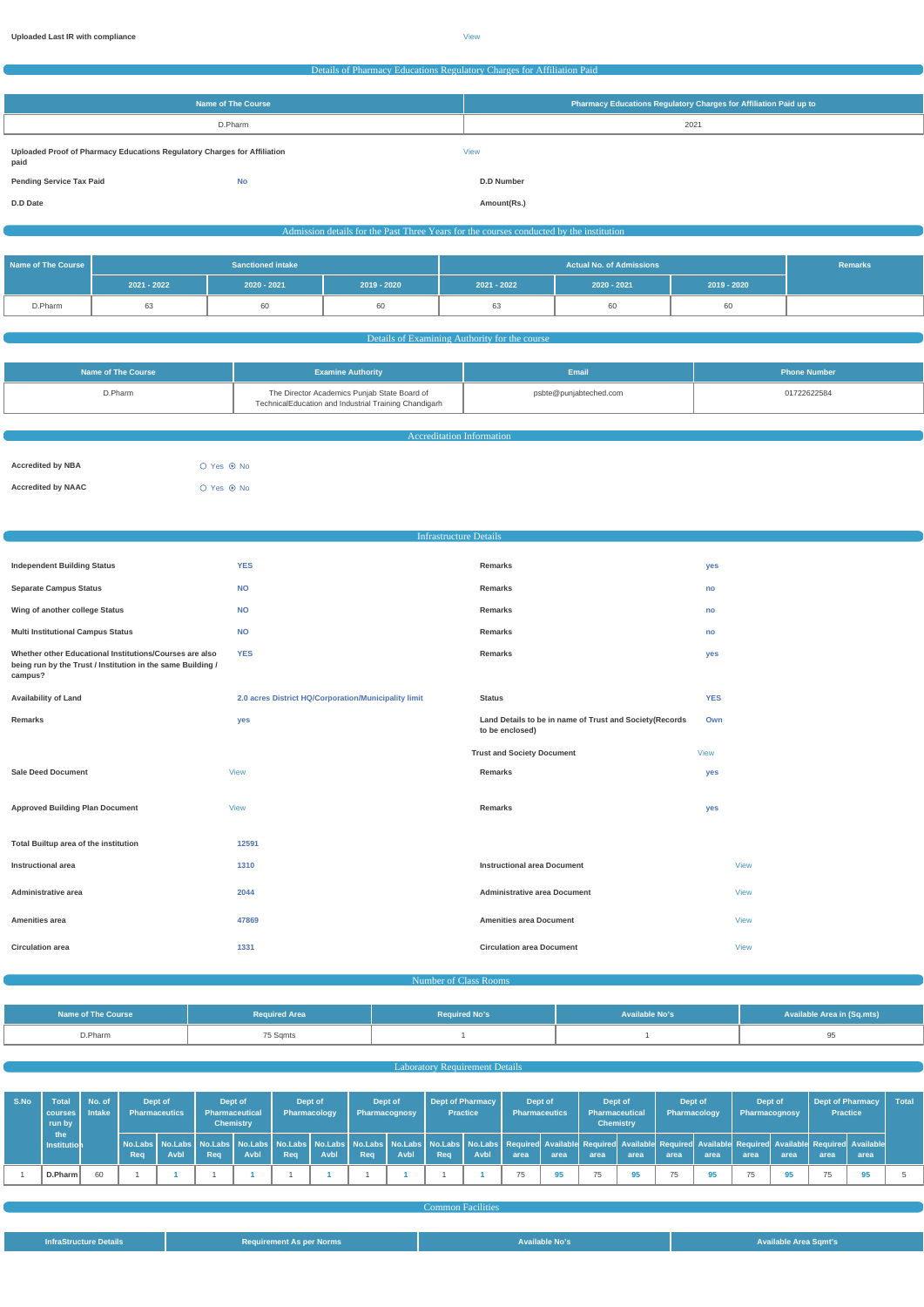| Preparation Room for each lab (One room can be shared by two<br>labs, if it is in between two labs) | 10 sq mts (minimum)                                                        | $\overline{1}$ | 10                  |
|-----------------------------------------------------------------------------------------------------|----------------------------------------------------------------------------|----------------|---------------------|
| Area of the Machine Room                                                                            | 80-100 Sq.mts                                                              | $\overline{1}$ | 80                  |
| Central Instrumentation Room                                                                        | 80 Sq.mts with A/C                                                         | $\mathbf 0$    | $\mathbf 0$         |
| Store Room - I                                                                                      | 1 (Area 100 Sq mts)                                                        | $\overline{1}$ | 100                 |
| Store Room - II (For Inflammable chemicals)                                                         | 1 (Area 20 Sq mts)                                                         | $\overline{1}$ | 20                  |
| First aid room                                                                                      | 10 Sq.mts                                                                  | $\overline{1}$ | 10                  |
| Museum                                                                                              | 50 Sq.mts                                                                  | $\overline{1}$ | 50                  |
| Animal house                                                                                        | 80 Sq.mts                                                                  | $\mathbf 0$    | $\mathsf{O}\xspace$ |
| 250 to 300 Seating capacities<br>Auditorium                                                         |                                                                            | $\overline{1}$ | 953                 |
| Seminar hall                                                                                        | 100 Seating capacity with AC facility                                      | $\overline{1}$ | 100                 |
| Herbal Garden (Desirable)                                                                           | Adequate Number of Medicinal Plants                                        | $\overline{1}$ | 459                 |
| Girl's Common Room (Essential)                                                                      | 60 Sq.mts                                                                  | $\overline{1}$ | 60                  |
| Boy's Common Room (Essential)                                                                       | 60 Sq.mts                                                                  | $\overline{1}$ | 60                  |
| Toilet Blocks for Boys                                                                              | 0.8 Sq.mt/student                                                          | $\overline{1}$ | 100                 |
| <b>Toilet Blocks for Girls</b>                                                                      | 0.8 Sq.mt/student                                                          | $\overline{1}$ | 100                 |
| Drinking Water facility - Water Cooler (Essential).                                                 |                                                                            | $\overline{1}$ | 5                   |
| Boy's Hostel (Desirable)                                                                            | 9 Sq .mts / Room Single occupancy                                          | $\overline{1}$ | 613                 |
| Gir's Hostel (Desirable)                                                                            | 9 Sq .mts / Room (single occupancy) 20 Sq mts / Room (triple<br>occupancy) | $\overline{1}$ | 500                 |
| Power Backup Provision (Desirable)                                                                  |                                                                            | $\mathbf{1}$   | 9                   |
|                                                                                                     |                                                                            |                |                     |

# **Computer And Other Facilities**

| <b>Item Name</b>                                        | Required                         | Available No. | Available Area (in Sq mts) |  |  |
|---------------------------------------------------------|----------------------------------|---------------|----------------------------|--|--|
| Computer Room for B.Pharm Course<br>01 (Area 75 Sq mts) |                                  |               |                            |  |  |
| Computer (Latest Configuration)                         | 1 system for every 10 students   | 15            |                            |  |  |
| Printers                                                | 1 printer for every 10 computers |               |                            |  |  |
| Multi Media Projector                                   |                                  |               |                            |  |  |
| Generator (5KVA)                                        |                                  |               |                            |  |  |

# Amenities Details

| <b>Amenities (Desirable) Name</b>        | Requirement as per Norms (in area) | Available No. | <b>Available Area (in Sq mts)</b> |
|------------------------------------------|------------------------------------|---------------|-----------------------------------|
| Principal quarters                       | 80 Sq. mts                         |               | 80                                |
| Staff quarters                           | 16 x 80 Sq. mts                    | $\mathbf 0$   |                                   |
| Canteen                                  | 100 Sq. mts                        |               | 100                               |
| Parking Area for staff and students      |                                    | 3             | 857                               |
| <b>Bank Extension Counter</b>            |                                    |               |                                   |
| Co operative Stores                      |                                    |               | 14                                |
| <b>Guest House</b>                       | 80 Sq. mts                         |               | 200                               |
| <b>Transport Facilities for students</b> |                                    | 0             |                                   |
| Medical Facility (First Aid) Essential   |                                    |               |                                   |

|                   |            | <b>LABORATORIES</b>       |            |  |
|-------------------|------------|---------------------------|------------|--|
| <b>Gas supply</b> | <b>YES</b> | <b>Electricity supply</b> | <b>YES</b> |  |
| Water supply      | <b>YES</b> |                           |            |  |
|                   |            |                           |            |  |

| <b>Aof The Laby</b><br><b>TANTIO AT THE END</b> | No Of Labs | $\mathcal{L}$ for a subset of $\mathcal{L}$ and $\mathcal{L}$ and $\mathcal{L}$<br>DI SO.MISIN<br><b>Area or La</b> |
|-------------------------------------------------|------------|---------------------------------------------------------------------------------------------------------------------|
| PHARMACEUTICS LAB                               |            |                                                                                                                     |

| PHARMACEUTICAL CHEMISTRY LAB | ಀಀ |
|------------------------------|----|
| PHARMACOLOGY LAB             |    |
| PHARMACOGNOSY LAB            | J۰ |
| PHARMACY PRACTICE LAB        | ৬: |

| PHYSICAL INFRASTRUCTURE         |            |                        |            |  |  |  |  |
|---------------------------------|------------|------------------------|------------|--|--|--|--|
|                                 |            |                        |            |  |  |  |  |
| <b>Own Building</b>             | <b>YES</b> | <b>Rented Building</b> | <b>NO</b>  |  |  |  |  |
| No. of Class rooms              |            |                        |            |  |  |  |  |
| <b>Administration area like</b> |            |                        |            |  |  |  |  |
|                                 |            |                        |            |  |  |  |  |
| Museum                          | <b>YES</b> | <b>Machine room</b>    | <b>YES</b> |  |  |  |  |
| Preparation room                | <b>YES</b> | Store room             | <b>YES</b> |  |  |  |  |
| Library                         | <b>YES</b> | <b>Principal room</b>  | <b>YES</b> |  |  |  |  |
| Staff room                      | <b>YES</b> |                        |            |  |  |  |  |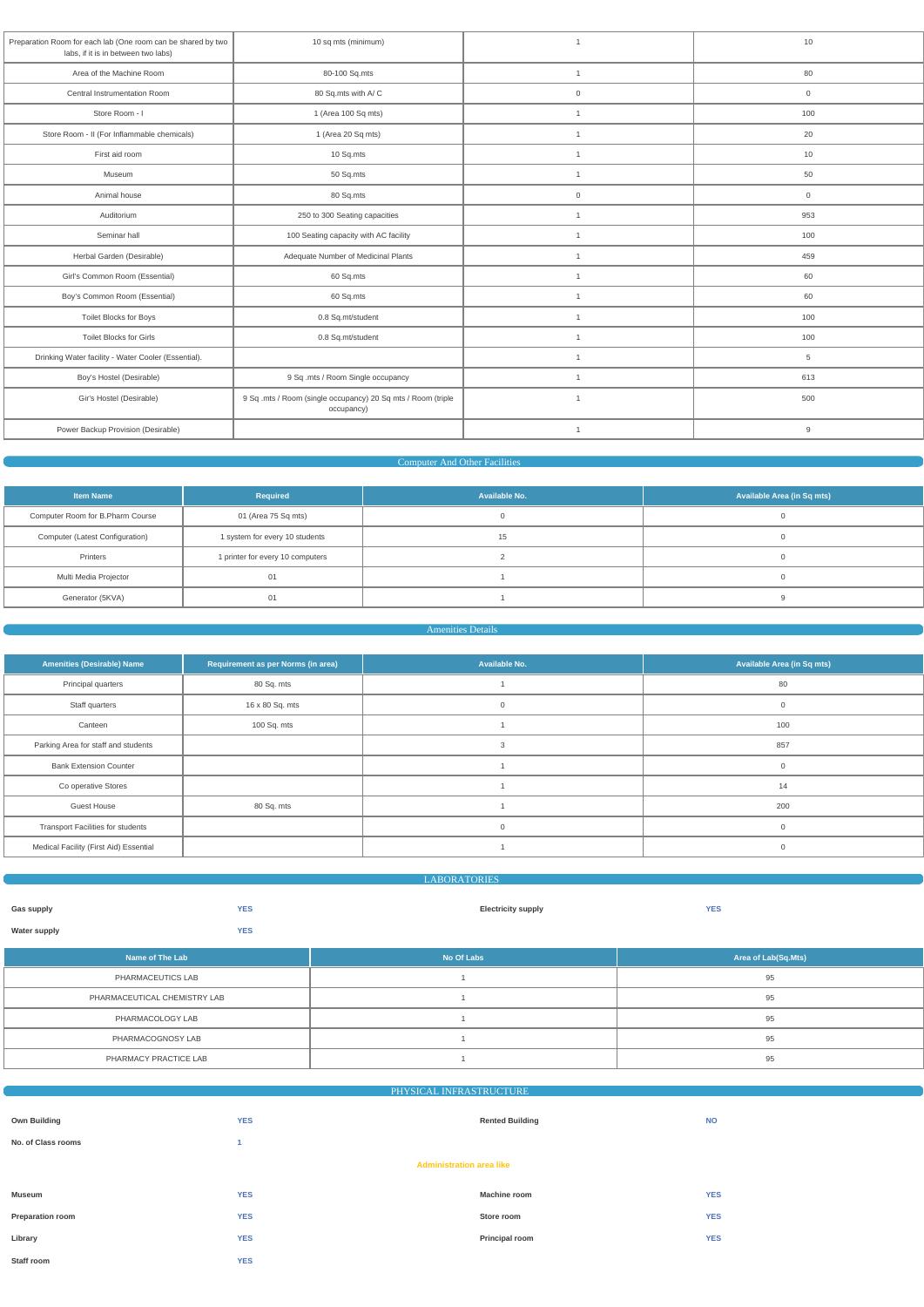#### **CURRICULUM**

| Name of The Course | <b>Sanctioned Intake</b> | <b>Student:Staff Ration Theory</b> | <b>Student:Staff Ration Practical</b> | <b>Examination Scheme</b> | Date of Commencement | <b>Date of Completion</b> |  |
|--------------------|--------------------------|------------------------------------|---------------------------------------|---------------------------|----------------------|---------------------------|--|
| D.Pharm            |                          | 60:                                | 20:                                   | annual                    | 10-08-2020           | 22-06-2021                |  |

(Required ratio - Theory -> 60:1 and Practicals -> 20:1)

(If there are more than 20 students in a batch 2 staff members to be present provided the lab is spacious)

**Whether PCI curriculum is adopted? Yes**

**Enclose Calendar of Events** [View](https://dgpm.nic.in/institute/getmongoPdfFile.do?renreceiptid=af97d1fd-cff4-4a9a-94b0-9a35f6201036&tablename=curriculam)

**Enclose Time Table for all courses** [View](https://dgpm.nic.in/institute/getmongoPdfFile.do?renreceiptid=e7bdf1e4-2d59-47e3-9761-9710fb6cf0db&tablename=timetable)

## Whether the prescribed numbers of classes are being conducted as per PCI norms

| <b>Name of the Course</b> | <b>Semester</b> | Name of The Subject                                 |                               | <b>Theory</b>         | <b>Practical</b>              |                       |                               | <b>Tutorials</b>             |
|---------------------------|-----------------|-----------------------------------------------------|-------------------------------|-----------------------|-------------------------------|-----------------------|-------------------------------|------------------------------|
|                           |                 |                                                     | <b>Prescribed No of Hours</b> | No of Hours Conducted | <b>Prescribed No of Hours</b> | No of Hours Conducted | <b>Prescribed No of Hours</b> | <b>No of Hours Conducted</b> |
| 1 D.Pharm                 |                 |                                                     |                               |                       |                               |                       |                               |                              |
|                           |                 | Pharmaceutics-I                                     | 75                            | 75                    | 100                           | 114                   | $\overline{0}$                |                              |
|                           |                 | Pharmaceutical Chemistry-I                          | 75                            | 75                    | 75                            | 76                    | $\overline{0}$                |                              |
|                           |                 | Pharmacognosy                                       | 75                            | 82                    | 75                            | 76                    | $\overline{0}$                |                              |
|                           |                 | Biochemistry & Clinical Pathology                   | 50                            | 87                    | 75                            | 86                    | $\overline{0}$                |                              |
|                           |                 | Human Anatomy & Physiology                          | 75                            | 79                    | 50                            | 86                    | $\overline{0}$                |                              |
|                           |                 | <b>Health Education &amp; Community</b><br>Pharmacy | 50                            | 79                    | $\mathbf 0$                   | $\overline{0}$        | $\overline{0}$                |                              |
| 2 D.Pharm                 |                 |                                                     |                               |                       |                               |                       |                               |                              |
|                           |                 | Pharmaceutics-II                                    | 75                            | 84                    | 100                           | 100                   | $\overline{0}$                |                              |
|                           |                 | Pharmaceutical Chemistry-II                         | 75                            | 109                   | 75                            | 78                    | $\overline{0}$                |                              |
|                           |                 | Pharmacology & Toxicology                           | 75                            | 91                    | 50                            | 62                    | $\overline{0}$                |                              |
|                           |                 | Pharmaceutical Jurisprudence                        | 50                            | 97                    | 0                             | $\overline{0}$        | $\overline{0}$                |                              |
|                           |                 | Drug Store and Business Management                  | 75                            | 115                   | $\mathbf 0$                   | $\overline{0}$        | $\overline{0}$                |                              |
|                           |                 | Hospital and Clinical Pharmacy                      | 75                            | 88                    | 50                            | 64                    | $\overline{0}$                |                              |

Accepted Faculties

| S.No           | <b>Full Name</b>    | Email                           | <b>Department Name</b> | Qualification                  | <b>Teaching Experience Date of Joining</b> |            | <b>Designation</b>        | <b>Mobile</b> | Pharmacist<br><b>Registration No.</b> | <b>Validity of</b><br>Registration | Photo |
|----------------|---------------------|---------------------------------|------------------------|--------------------------------|--------------------------------------------|------------|---------------------------|---------------|---------------------------------------|------------------------------------|-------|
| $\mathbf{1}$   | Karaninder Singh    | karan.badwal@yahoo.com Dept of  | Pharmaceutics          | M.Pharm Industrial<br>Pharmacy | 7 years 4 mons 23<br>days                  | 04-08-2014 | Lecturer                  | 41497         | 31-12-2019                            | 9888972207                         |       |
| $\overline{2}$ | <b>MEENA BANSAL</b> | mbansal217@yahoo.co.in Dept of  | Pharmaceutics          | M.Pharm<br>Pharmaceutics       | 28 years 10 mons<br>15 days                | 12-02-1993 | <b>SENIOR</b><br>LECTURER | 16478         | 31-12-2019                            | 8146539797                         |       |
| $\mathbf{3}$   | PANKAJ GUPTA        | panbinkrish70@gmail.com Dept of | Pharmacology           | M.Pharm<br>Pharmacology        | 22 years 1 mon 11<br>days                  | 16-11-1999 | Lecturer                  | 34424         | 31-12-2020                            | 9417912510                         |       |



O

| $\overline{4}$  | SANJAY BANSAL | SBANSAL217@GMAIL.COMDept of      | Pharmaceutics | M.Pharm<br>Pharmaceutics         | 29 years 10 mons<br>38 days | 12-12-2015 | HEAD OF DEPTT              | 16504 | 31-01-2019 | 8968688044 |           |
|-----------------|---------------|----------------------------------|---------------|----------------------------------|-----------------------------|------------|----------------------------|-------|------------|------------|-----------|
| $5\phantom{.0}$ | Savita Kumari | savita_kumari19@yahoo.conDept of | Pharmacology  | B.Pharm, M.Pharm<br>Pharmacology | 13 years 8 mons<br>35 days  | 03-01-2011 | <b>Assistant Professor</b> | 33975 | 31-12-2020 | 9464792990 | $\bullet$ |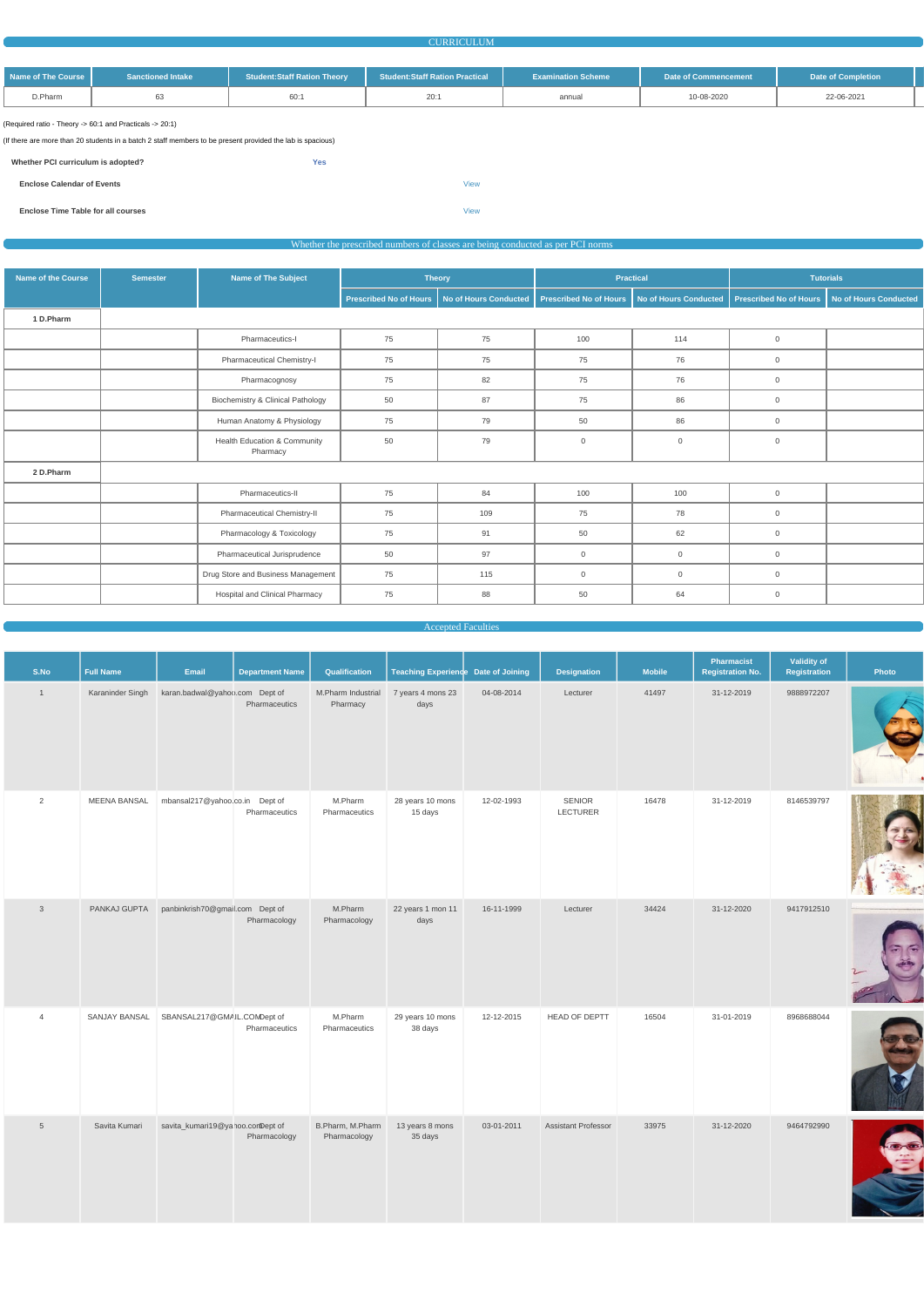| 6 | SUNDIP KUMAR sundipkumar23@gmail.com Dept of | Pharmacognosy | M.Pharm<br>Pharmacognosy | 25 years 3 mons 4<br>days | 23-09-1996 | Lecturer | 25937 | 31-12-2022 | 9872038823 |  |
|---|----------------------------------------------|---------------|--------------------------|---------------------------|------------|----------|-------|------------|------------|--|
|   |                                              |               |                          |                           |            |          |       |            |            |  |

#### **Faculty Workload**

|                |                     |                       |                            |                                 | Academic      |                |                                                          | <b>Theory</b><br>(Number<br>of<br><b>Hours</b><br>per<br>week<br>including | <b>Practical</b><br>(Number<br><sub>of</sub><br><b>Hours</b><br>per |                                      |
|----------------|---------------------|-----------------------|----------------------------|---------------------------------|---------------|----------------|----------------------------------------------------------|----------------------------------------------------------------------------|---------------------------------------------------------------------|--------------------------------------|
| S.No           | <b>Faculty Name</b> | <b>Department</b>     | <b>Designation</b>         | <b>Course</b>                   | Session       | Year           | <b>Subject</b>                                           | tutorials)                                                                 | week)                                                               | <b>Remarks</b>                       |
| $\mathbf{1}$   | Karaninder Singh    | Dept of Pharmaceutics | Lecturer                   | D.Pharm                         | 2019-<br>2020 | $\overline{2}$ | Drug Store and Business Management                       | $\overline{4}$                                                             | $\overline{0}$                                                      | $\overline{4}$                       |
|                |                     | Dept of Pharmaceutics | Lecturer                   | D.Pharm                         | 2019-<br>2020 | $\mathbf{1}$   | <b>Biochemistry &amp; Clinical Pathology</b>             | 3                                                                          | 12                                                                  | 15                                   |
|                |                     | Dept of Pharmaceutics | Lecturer                   | D.Pharm                         | 2019-<br>2020 | $\overline{2}$ | Pharmaceutical Chemistry-II                              | $\overline{0}$                                                             | $\overline{4}$                                                      | $\overline{4}$                       |
| $\overline{2}$ | <b>MEENA BANSAL</b> | Dept of Pharmaceutics | <b>SENIOR LECTURER</b>     | D.Pharm                         | 2019-<br>2020 | $\mathbf{1}$   | Pharmaceutical Chemistry-I                               | 3                                                                          | 8                                                                   | <b>PRACTIC</b>                       |
|                |                     | Dept of Pharmaceutics | <b>SENIOR LECTURER</b>     | D.Pharm                         | 2019-<br>2020 | $\overline{2}$ | Hospital and Clinical Pharmacy                           | 3                                                                          | $\overline{4}$                                                      | <b>THEORY</b>                        |
| 3              | PANKAJ GUPTA        | Dept of Pharmacology  | Lecturer                   | D.Pharm                         | 2019-<br>2020 | 2              | Pharmaceutics-II                                         | 0                                                                          | $\overline{\mathcal{A}}$                                            | $\overline{4}$                       |
|                |                     | Dept of Pharmacology  | Lecturer                   | D.Pharm                         | 2019-<br>2020 | $\overline{2}$ | Pharmacology & Toxicology                                | $\overline{4}$                                                             | $\overline{4}$                                                      | 8                                    |
|                |                     | Dept of Pharmacology  | Lecturer                   | D.Pharm                         | 2019-<br>2020 | $\mathbf{1}$   | Pharmaceutics-I                                          | 0                                                                          | 2                                                                   | 2                                    |
|                |                     | Dept of Pharmacology  | Lecturer                   | D.Pharm                         | 2019-<br>2020 | $\mathbf{1}$   | Human Anatomy & Physiology                               | $\mathbf{3}$                                                               | $6\phantom{1}6$                                                     | 9                                    |
| $\overline{4}$ | SANJAY BANSAL       | Dept of Pharmaceutics | <b>HEAD OF DEPTT</b>       | D.Pharm                         | 2019-<br>2020 | $\overline{2}$ | <b>Hospital and Clinical Pharmacy</b>                    | $\overline{1}$                                                             | $\mathbf 0$                                                         | <b>THEORY</b>                        |
|                |                     | Dept of Pharmaceutics | <b>HEAD OF DEPTT</b>       | D.Pharm                         | 2019-<br>2020 | $\overline{2}$ | Pharmaceutics-II                                         | $\overline{4}$                                                             | $\overline{0}$                                                      | <b>THEORY</b>                        |
|                |                     | Dept of Pharmaceutics | HEAD OF DEPTT              | D.Pharm                         | 2019-<br>2020 | $\mathbf{1}$   | Pharmaceutical Chemistry-I                               | $\overline{0}$                                                             | $\overline{2}$                                                      | <b>PRACTIC</b>                       |
|                |                     | Dept of Pharmaceutics | <b>HEAD OF DEPTT</b>       | D.Pharm                         | 2019-<br>2020 | $\overline{1}$ | Pharmaceutics-I                                          | 3                                                                          | $\overline{0}$                                                      | <b>THEORY</b>                        |
| 5              | Savita Kumari       | Dept of Pharmacology  | <b>Assistant Professor</b> | M.Pharm 2019-<br>Pharmacolog020 |               | $\mathbf{1}$   | Pharmacology Practical - I                               | $\mathbf 0$                                                                | 6                                                                   | M<br>Pharm<br>Pharmaco<br>Lab1       |
|                |                     | Dept of Pharmacology  | <b>Assistant Professor</b> | B.Pharm 2019-                   | 2020          | $\overline{4}$ | Project Work                                             | $\overline{0}$                                                             | $\mathbf{3}$                                                        | B<br>Pharm<br>7th<br>Sem<br>Elective |
|                |                     | Dept of Pharmacology  | <b>Assistant Professor</b> | M.Pharm 2019-<br>Pharmacolog020 |               | 1              | Pharmacological and Toxicological Screening<br>Methods-I | $\overline{4}$                                                             | $\mathbb O$                                                         | M<br>Pharm<br>Pharmaco<br>1st sem    |
| 6              | SUNDIP KUMAR        | Dept of Pharmacognosy | Lecturer                   | D.Pharm 2019-                   | 2020          | $\overline{2}$ | Pharmaceutical Jurisprudence                             | $\mathbf{3}$                                                               | $\overline{0}$                                                      | $\mathbf{3}$                         |
|                |                     | Dept of Pharmacognosy | Lecturer                   | D.Pharm                         | 2019-<br>2020 | 2              | Pharmaceutical Chemistry-II                              | 0                                                                          | $\overline{4}$                                                      | $\overline{4}$                       |
|                |                     | Dept of Pharmacognosy | Lecturer                   | D.Pharm                         | 2019-<br>2020 | $\mathbf{1}$   | Pharmacognosy                                            | $\mathbf{3}$                                                               | 12                                                                  | 15                                   |

# Academic / Establishment Expenditure of the Institution for the past 3 Years

| <b>Budget Heads</b> | $2021 - 2022$           | 2020 - 2021             | $2019 - 2020$           |
|---------------------|-------------------------|-------------------------|-------------------------|
| Recurring           | Amount in (INR in Lacs) | Amount in (INR in Lacs) | Amount in (INR in Lacs) |
| Fee to apex Bodies  | 0.5                     | 0.5                     | 0.5                     |
| Chemicals           | 0.15                    | 0.15                    | 0.15                    |
| Electricity         | 6.39                    | 0.8                     | 0.8                     |
| Phone Bills         | 0.03                    | 0.05                    | 0.06                    |
| Travelling          | $\Omega$                | 0.12                    | 0.12                    |
| Annual maintenances | 9.8                     | 5                       | 5                       |
| Stationary          | 0.58                    | 1.5                     | 1.5                     |
| Miscellaneous       | 6.06                    | 0.04                    | 0.04                    |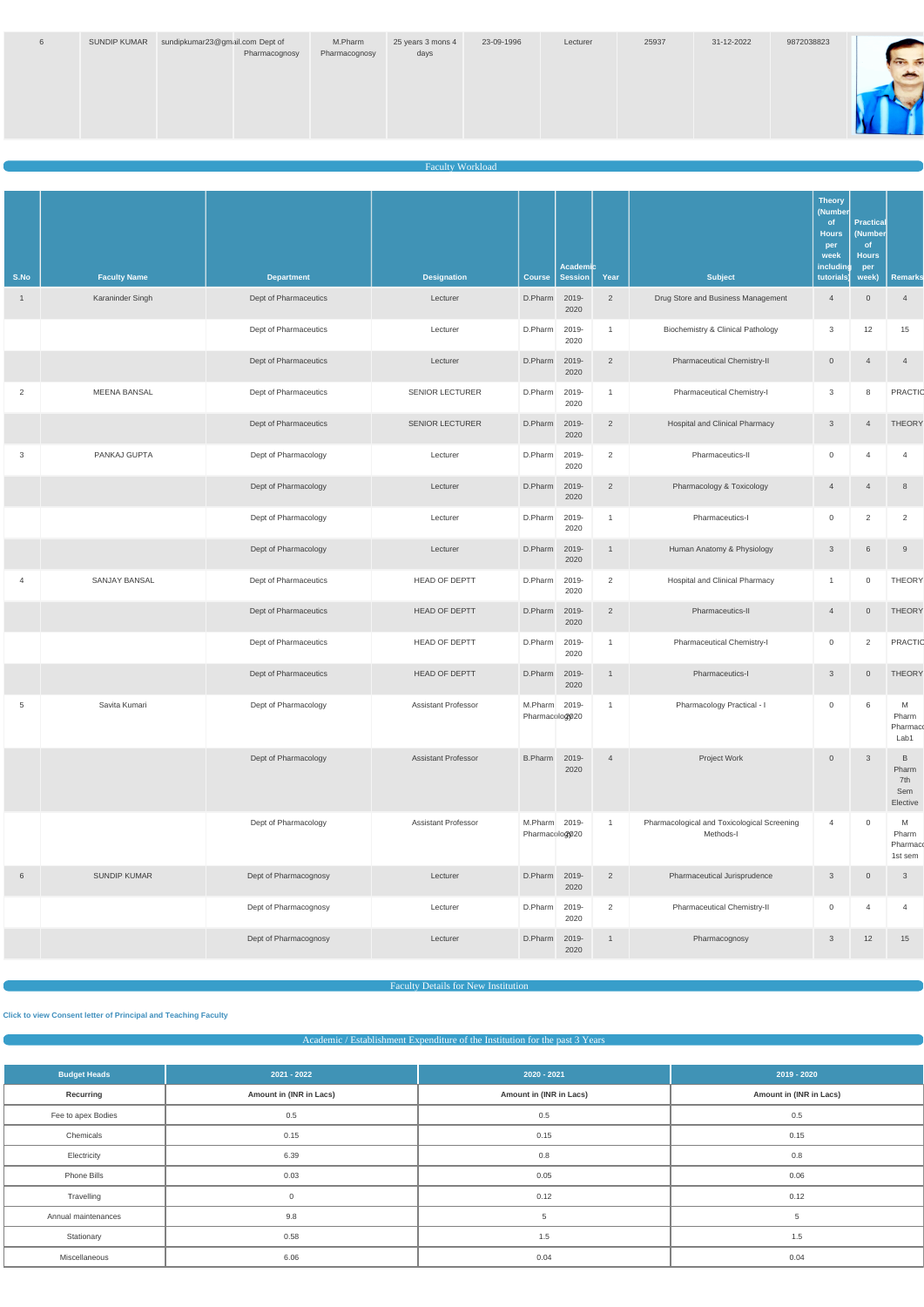| Glassware's                                     | 0.05 | 0.05                    | 0.05                    |  |  |
|-------------------------------------------------|------|-------------------------|-------------------------|--|--|
| Amount in (INR in Lacs)<br><b>Non-Recurring</b> |      | Amount in (INR in Lacs) | Amount in (INR in Lacs) |  |  |
| <b>Building</b><br>0.5                          |      | 0.5                     | 0.5                     |  |  |
| Equipments                                      |      | 0.25                    | 0.25                    |  |  |
| Vehicles                                        |      | $\cap$                  |                         |  |  |
| Books & Journals                                | 0.35 | 0.35                    | 0.35                    |  |  |
| Furniture's                                     | 0.25 | 2.5                     | 2.5                     |  |  |
|                                                 |      |                         |                         |  |  |

#### Income and Expenditure

|                      | <b>INCOME</b>   |                             | <b>EXPENDITURE</b>         |
|----------------------|-----------------|-----------------------------|----------------------------|
| <b>Particulars</b>   | Amount in (INR) | <b>Particulars</b>          | <b>Amount in (INR)</b>     |
| <b>Grants Govt</b>   | 26598000        | Building                    | $\mathsf{O}\xspace$        |
| <b>Grants Others</b> | 2045779         | Equipment                   | $\mathsf{O}\xspace$        |
| <b>Tution Fee</b>    | 9363250         | Others                      | $\mathsf{O}\xspace$        |
| Library Fee          | 39900           |                             |                            |
| Sports Fee           | 16200           |                             | <b>REVENUE EXPENDITURE</b> |
| Uinion Fee           | $\mathsf{O}$    | <b>Particulars</b>          | Amount in (INR)            |
| Others               | 600200          | Revenue Exp - Salary        | 50693669                   |
|                      |                 | Maintenance Exp - College   | 555948                     |
|                      |                 | Maintenance Exp - Others    | $\overline{0}$             |
|                      |                 | Apex Bodies Fee             | 50000                      |
|                      |                 | Chemicals                   | 100                        |
|                      |                 | Stationary                  | 118740                     |
|                      |                 | Deposit held by the College | $\overline{0}$             |
|                      |                 | Annual maintenances         | 87052                      |
|                      |                 | Misc.Expenditure            | 823972                     |
|                      |                 | Others                      | 1010462                    |

Books

| <b>Course</b> | <b>Titles Required</b> | Titles Available | <b>Volume Required</b> | <b>Volume Available</b> | No of Journals |
|---------------|------------------------|------------------|------------------------|-------------------------|----------------|
| D.Pharm       | 200                    | 105              | 750                    | 1832                    |                |

**Enclose Details of the Journals subscribed** [View](https://dgpm.nic.in/institute/getmongoPdfFile.do?renreceiptid=2d6e0c8f-19b1-4810-92d9-ab46648b4418&tablename=bookjournal)

## Subject Wise Classification

| Subject                                                                                  | <b>Available Numbers</b> | <b>Available Titles</b> |  |  |
|------------------------------------------------------------------------------------------|--------------------------|-------------------------|--|--|
| Pharmacognosy                                                                            | 171                      | 12                      |  |  |
| <b>Pharmacy Practice</b>                                                                 | $\overline{0}$           | $\overline{0}$          |  |  |
| Human anatomy & physiology                                                               | 220                      | 14                      |  |  |
| Pharmaceutics (dispensing & general Pharmacy)                                            | 181                      | 8                       |  |  |
| Pharmaceutical organic chemistry                                                         | 146                      | 8                       |  |  |
| Pharmaceutical inorganic chemistry                                                       | 151                      | 8                       |  |  |
| Pharmaceutical microbiology                                                              | $\mathsf{O}\xspace$      | $\mathsf{O}\xspace$     |  |  |
| Pathophysiology                                                                          | $\mathbf 0$              | $\mathbf 0$             |  |  |
| Applied biochemistry & clinical chemistry                                                | 101                      | $\overline{7}$          |  |  |
| Pharmacology                                                                             | 156                      | 9                       |  |  |
| Pharmaceutical jurisprudence                                                             | 103                      | $\overline{5}$          |  |  |
| Pharmaceutical dosage form                                                               | $\overline{0}$           | $\mathsf{O}\xspace$     |  |  |
| Community pharmacy                                                                       | 267                      | 12                      |  |  |
| Clinical pharmacy                                                                        | $\overline{0}$           | $\overline{0}$          |  |  |
| Hospital pharmacy                                                                        | 125                      | 9                       |  |  |
| Pharmacotheraputics                                                                      | $\mathsf{O}\xspace$      | $\mathsf{O}\xspace$     |  |  |
| Pharmaceutical analysis and Quality Assurance                                            | $\mathbf 0$              | $\mathbf 0$             |  |  |
| Medicinal chemistry                                                                      | $\mathsf{O}\xspace$      | $\mathsf{O}\xspace$     |  |  |
| Biology                                                                                  | $\mathsf 0$              | $\mathsf{O}\xspace$     |  |  |
| Computer science or computer application in pharmacy                                     | $\mathsf 0$              | $\mathsf{O}\xspace$     |  |  |
| Mathematics / statistics                                                                 | $\mathbf 0$              | $\mathbf 0$             |  |  |
| <b>Communication Skills</b>                                                              | $\mathsf{O}\xspace$      | $\mathsf{O}\xspace$     |  |  |
| Pharmaceutics - Drug Delivery systems, Pharmaceutical Engineering, Regulatory<br>Science | 186                      | 8                       |  |  |

Other Facilities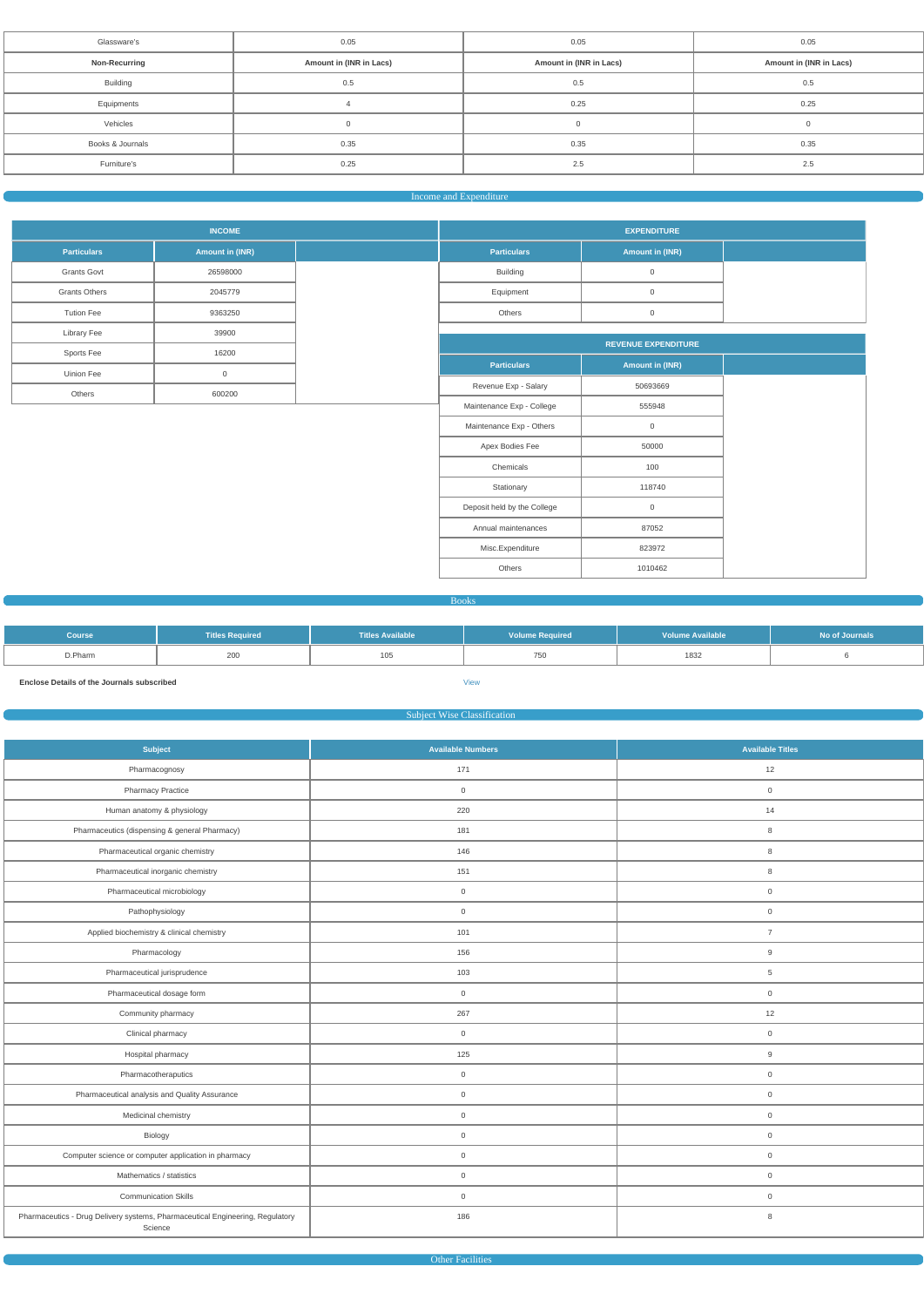| <b>Particulars</b>   | <b>Number Required</b> | <b>Number Available</b> |
|----------------------|------------------------|-------------------------|
| Computers            | 10                     | 15                      |
| Printers             |                        |                         |
| Internet facilities  | 4MBPS                  |                         |
| Photocopier          |                        |                         |
| Scanner              |                        |                         |
| <b>LCD Projector</b> |                        |                         |

#### $P$ G & Ph.D Projects guided by the Faculty Members for the past 3 years

| S.No | Name of the Supervisor | Name of the Candidate | <b>Type of Project</b> | Title of the Thesis/Dissertation | <b>Duration (in months)</b> | Year        |
|------|------------------------|-----------------------|------------------------|----------------------------------|-----------------------------|-------------|
|      | <b>NA</b>              | <b>NA</b>             | PG                     | <b>NA</b>                        |                             | 2021 - 2022 |
|      | <b>NA</b>              | <b>NA</b>             | PG                     | <b>NA</b>                        |                             | 2020 - 2021 |
|      | <b>NA</b>              | <b>NA</b>             | PG                     | NA                               |                             | 2019 - 2020 |

# Projects (Major/Minor Projects) completed for the past 3 years

| S.No | Name of the Investigator | Title of the project | Duration (in months) | <b>Sanctioned Amount</b> | <b>Funding Agency</b> | Year        |
|------|--------------------------|----------------------|----------------------|--------------------------|-----------------------|-------------|
|      | <b>NA</b>                | <b>NA</b>            |                      |                          | <b>NA</b>             | 2021 - 2022 |
|      | <b>NA</b>                | <b>NA</b>            |                      |                          | <b>NA</b>             | 2020 - 2021 |
|      | <b>NA</b>                | <b>NA</b>            |                      |                          | <b>NA</b>             | 2019 - 2020 |

#### **On Going Projects (Major / Minor) Contract Contract Contract Contract Contract Contract Contract Contract Contract Contract Contract Contract Contract Contract Contract Contract Contract Contract Contract Contract Contr**

| S.No | Name of the Faculty | Title of the Projects | Duration (in days) | <b>Sanctioned Amount</b> | <b>Funded by</b> |
|------|---------------------|-----------------------|--------------------|--------------------------|------------------|
|      | <b>NA</b>           | <b>NA</b>             |                    |                          | NA.              |

# **Details of Research Collaborations for the past 3 Years**

| S.No | Name of Collaborating Organization | <b>Nature Of Collaboration</b> | Outcome of collaboration | Year        |
|------|------------------------------------|--------------------------------|--------------------------|-------------|
|      | NA                                 | Research publication           | NA.                      | 2021 - 2022 |
|      | <b>NA</b>                          | Research publication           | NA.                      | 2020 - 2021 |
|      | <b>NA</b>                          | Research publication           | NA.                      | 2019 - 2020 |

# **Details of Research Publications in Indexed Journals for the past 3 Years** and the past 3 Years and the past 3 Years and the past 3 Years and the past 3 Years and the past 3 Years and the past 3 Years and the past 3 Years

| S.No | <b>Authors</b> | <b>Title</b> | Journal   | Volume: Issue; Page Numbers | <b>Impact Factor (Provided by</b><br>JCRfi only) | Year        |
|------|----------------|--------------|-----------|-----------------------------|--------------------------------------------------|-------------|
|      | <b>NA</b>      | <b>NA</b>    | <b>NA</b> | <b>NA</b>                   | <b>NA</b>                                        | 2021 - 2022 |
|      | <b>NA</b>      | <b>NA</b>    | <b>NA</b> | <b>NA</b>                   | NA                                               | 2020 - 2021 |
|      | <b>NA</b>      | <b>NA</b>    | <b>NA</b> | <b>NA</b>                   | <b>NA</b>                                        | 2019 - 2020 |

#### **Consultancy Services for the past 3 Years**

| S.No | Name of the Individual/Industry | Title of the work | <b>Duration(in days)</b> | Name of the Institution/Industry | <b>Amount Received</b> | Year        |
|------|---------------------------------|-------------------|--------------------------|----------------------------------|------------------------|-------------|
|      | NA                              | <b>NA</b>         |                          | <b>NA</b>                        |                        | 2021 - 2022 |
|      | <b>NA</b>                       | <b>NA</b>         |                          | <b>NA</b>                        |                        | 2020 - 2021 |
|      | <b>NA</b>                       | <b>NA</b>         |                          | <b>NA</b>                        |                        | 2019 - 2020 |

**Patents Patents Patents** 

|  | <b>Filed (Provide Patent Application Number)</b> | <b>Awarded (Provide Patent Grant Number)</b> | Name of the Inventor/s |
|--|--------------------------------------------------|----------------------------------------------|------------------------|
|  |                                                  |                                              | <b>NA</b>              |

#### Department wise Equipments

| S.No | <b>Name of the Department</b> | Name of the Equipment                    | <b>Minimum required</b> | Available | Working |
|------|-------------------------------|------------------------------------------|-------------------------|-----------|---------|
|      | Dept of Pharmaceutics         | Ampoule sealing machine                  |                         |           |         |
|      | Dept of Pharmaceutics         | Magnetic stirrer 500ml & 1 Litr capacity |                         |           |         |
|      | Dept of Pharmaceutics         | Aseptic cabinet                          |                         |           |         |
|      | Dept of Pharmaceutics         | Tablet coating machine                   |                         |           |         |
|      | Dept of Pharmaceutics         | <b>Ball mill</b>                         |                         |           |         |
|      | Dept of Pharmaceutics         | Double cone blender                      |                         |           |         |
|      | Dept of Pharmaceutics         | Autoclave                                |                         |           |         |
|      | Dept of Pharmaceutics         | Steam distillation still                 |                         |           |         |
|      | Dept of Pharmaceutics         | Vacuum pump                              |                         |           |         |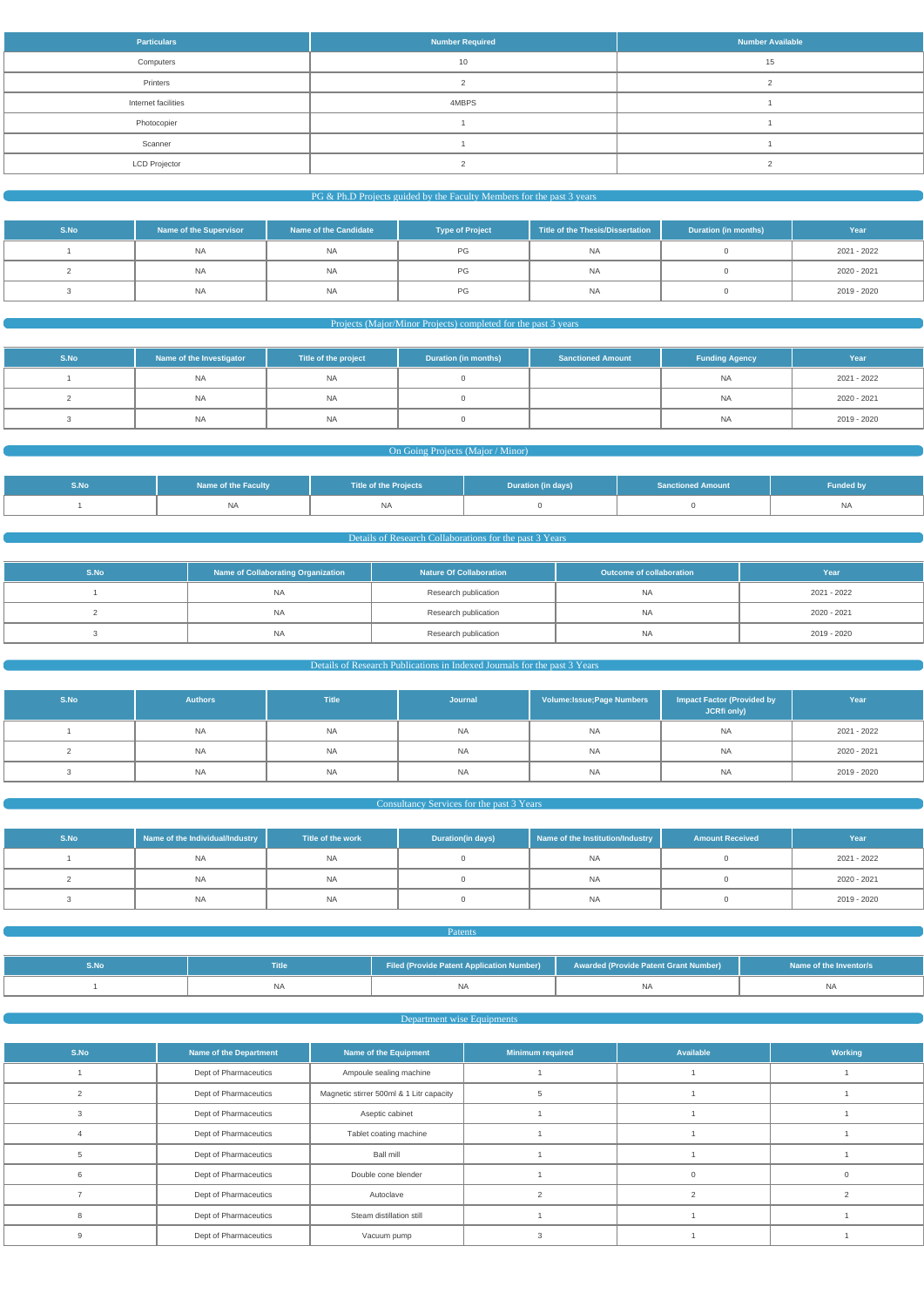| 10 | Dept of Pharmaceutics            | Standard sieves no. 8, 10, 12, 22, 44, 66,<br>80 | $\overline{1}$ | $\mathbf{1}$        | $\mathbf{1}$              |
|----|----------------------------------|--------------------------------------------------|----------------|---------------------|---------------------------|
| 11 | Dept of Pharmaceutics            | Tablet punching machine                          | $\mathbf{1}$   | $\overline{2}$      | $\overline{2}$            |
| 12 | Dept of Pharmaceutics            | Capsule filling machine                          | $\mathbf{1}$   | $\mathbf{1}$        | $\mathbf{1}$              |
| 13 | Dept of Pharmaceutics            | Ampoules washing machine                         | $\mathbf{1}$   | $\mathbf{1}$        | $\mathbf{1}$              |
| 14 | Dept of Pharmaceutics            | Tablet Disintegration apparatus                  | $\overline{2}$ | $\overline{2}$      | $\overline{2}$            |
| 15 | Dept of Pharmaceutics            | Hardness tester                                  | 5              | $\,$ 5 $\,$         | 5                         |
| 16 | Dept of Pharmaceutics            | Friability test apparatus                        | $\overline{2}$ | $\mathbf{1}$        | $\mathbf{1}$              |
| 17 | Dept of Pharmaceutics            | Clarity test apparatus                           | $\mathbf{1}$   | $\overline{2}$      | $\overline{c}$            |
| 18 | Dept of Pharmaceutics            | <b>BOD</b> Incubator                             | $\overline{1}$ | $\mathsf{O}\xspace$ | $\mathsf{O}\xspace$       |
| 19 | Dept of Pharmaceutics            | Digital pH meter                                 | 5              | $\mathbf{3}$        | $\ensuremath{\mathsf{3}}$ |
| 20 | Dept of Pharmaceutics            | <b>Bulk density</b>                              | $\mathbf{1}$   | $\mathsf{O}\xspace$ | $\mathsf{O}\xspace$       |
| 21 | Dept of Pharmaceutics            | Hot plate                                        | 5              | $\mathsf{O}\xspace$ | $\boldsymbol{0}$          |
| 22 | Dept of Pharmaceutics            | <b>Humidity Chambers</b>                         | $\mathbf{1}$   | $\mathsf{O}\xspace$ | $\mathsf{O}\xspace$       |
| 23 | Dept of Pharmaceutics            | Tray dryer                                       | $\mathbf{1}$   | $\mathbf{1}$        | $\mathbf{1}$              |
| 24 | Dept of Pharmaceutics            | Moisture balance                                 | $\mathbf{1}$   | $\mathsf{O}\xspace$ | $\mathsf{O}\xspace$       |
| 25 | Dept of Pharmaceutics            | Water bath                                       | 5              | 5                   | $\overline{5}$            |
|    |                                  |                                                  |                |                     |                           |
| 26 | Dept of Pharmaceutics            | Ointment filling machine                         | $\mathbf{1}$   | $\mathbf{1}$        | $\mathbf{1}$              |
| 27 | Dept of Pharmaceutics            | Capsule counter                                  | 2              | $\mathsf{O}\xspace$ | $\mathbf 0$               |
| 28 | Dept of Pharmaceutics            | Homoginizer                                      | 5              | $\mathsf{O}\xspace$ | $\mathsf{O}\xspace$       |
| 29 | Dept of Pharmaceutics            | Digital balance                                  | 5              | $\overline{4}$      | $\overline{4}$            |
| 30 | Dept of Pharmaceutics            | Microscope                                       | $30\,$         | $\mathsf{O}\xspace$ | $\mathsf{O}\xspace$       |
| 31 | Dept of Pharmaceutics            | Stage and eye piece micrometers                  | 30             | $\mathsf{O}\xspace$ | $\mathsf{O}\xspace$       |
| 32 | Dept of Pharmaceutics            | Brookfileld viscometer                           | $\overline{1}$ | $\mathsf{O}\xspace$ | $\mathsf{O}\xspace$       |
| 33 | Dept of Pharmaceutics            | Sieve Shaker Machine                             | $\overline{1}$ | $\overline{0}$      | 0                         |
| 34 | Dept of Pharmaceutics            | <b>Extractive Distillator</b>                    | $\mathbf{1}$   | $\mathsf{O}\xspace$ | $\mathsf{O}\xspace$       |
| 35 | Dept of Pharmaceutics            | <b>Mechanical Stirrer</b>                        | $\,$ 5 $\,$    | $\overline{0}$      | $\mathsf{O}\xspace$       |
| 36 | Dept of Pharmaceutics            | Suppository mold                                 | 25             | 15                  | 15                        |
| 37 | Dept of Pharmaceutics            | Ultra Sonicator                                  | $\overline{4}$ | $\mathsf{O}\xspace$ | $\mathsf{O}\xspace$       |
| 38 | Dept of Pharmaceutics            | Sterility tester                                 | $\mathbf{1}$   | $\mathsf{O}\xspace$ | $\mathsf{O}\xspace$       |
| 39 | Dept of Pharmaceutics            | Franz Diffusion cell                             | 5              | $\mathsf{O}\xspace$ | $\mathsf{O}\xspace$       |
| 40 | Dept of Pharmaceutics            | Hot Air Oven                                     | $\,$ 5 $\,$    | $\overline{2}$      | $\overline{2}$            |
| 41 | Dept of Pharmaceutics            | Tablet Dissolution test apparatus                | $\overline{2}$ | $\overline{2}$      | $\overline{2}$            |
| 42 | Dept of Pharmaceutics            | Mortar and Pestle                                | $40\,$         | $20\,$              | 20                        |
| 43 | Dept of Pharmaceutics            | Milli Pore Filter                                | $\mathbf{1}$   | $\mathbf{1}$        | $\mathbf{1}$              |
| 44 | Dept of Pharmaceutics            | Vacuum Distillator                               | $\overline{2}$ | $\mathsf{O}\xspace$ | $\mathsf{O}\xspace$       |
| 45 | Dept of Pharmaceutics            | Desiccators                                      | 5              | $\mathsf{O}\xspace$ | $\mathsf{O}\xspace$       |
| 46 | Dept of Pharmaceutics            | Refrigerator                                     | $\overline{2}$ | $\overline{2}$      | $\overline{2}$            |
| 47 | Dept of Pharmaceutics            | Tincture press                                   | $\overline{2}$ | $\mathbf{1}$        | $\mathbf{1}$              |
| 48 | Dept of Pharmaceutics            | Centrifuge                                       | 2              | $\overline{2}$      | $\overline{2}$            |
| 49 | Dept of Pharmaceutics            | Colony Counter                                   | $\mathbf{1}$   | $\mathsf{O}\xspace$ | $\mathsf{O}\xspace$       |
| 50 | Dept of Pharmaceutics            | Antibiotic Zone Rader                            | $\mathbf{1}$   | $\mathsf{O}\xspace$ | $\mathsf{O}\xspace$       |
| 51 | Dept of Pharmaceutics            | Laminar Air Flow                                 | $\mathbf{1}$   | $\mathbf{1}$        | $\mathbf{1}$              |
| 52 | Dept of Pharmaceutics            | Micropipette single & Multi Channeled            | $\overline{4}$ | $\mathsf{O}\xspace$ | $\,0\,$                   |
| 53 | Dept of Pharmaceutics            | UV Cabinet                                       | $\overline{2}$ | $\mathbf{1}$        | $\mathbf{1}$              |
| 54 | Dept of Pharmaceutical Chemistry | Refractometer                                    | $\mathbf{1}$   | $\mathbf{1}$        | $\mathbf{1}$              |
| 55 | Dept of Pharmaceutical Chemistry | Polarimeter                                      | $\overline{1}$ | $\mathbf{1}$        | $\mathbf{1}$              |
| 56 | Dept of Pharmaceutical Chemistry | Photoelectric colorimeter                        | $\mathbf{1}$   | $\mathbf{1}$        | $\mathbf{1}$              |
| 57 | Dept of Pharmaceutical Chemistry | Atomic model set                                 | $\overline{c}$ | $\overline{a}$      | $\overline{2}$            |
| 58 | Dept of Pharmaceutical Chemistry | Electronic balance                               | $\overline{2}$ | $\mathbf{1}$        | $\mathbf{1}$              |
| 59 | Dept of Pharmaceutical Chemistry | Periodic table chart                             | Adequate       | $\mathbf{1}$        | $\mathbf{1}$              |
| 60 | Dept of Pharmaceutical Chemistry | Hot plates                                       | 8              | $\mathsf{O}\xspace$ | $\boldsymbol{0}$          |
| 61 | Dept of Pharmaceutical Chemistry | Oven                                             | 5              | $\mathbf{1}$        | $\mathbf{1}$              |
| 62 | Dept of Pharmaceutical Chemistry | Refrigerator                                     | $\overline{2}$ | $\mathsf{O}\xspace$ | $\mathsf{O}\xspace$       |
| 63 |                                  | Analytical Balances for demonstration            |                |                     |                           |
|    | Dept of Pharmaceutical Chemistry |                                                  | $\,$ 5 $\,$    | $\,$ 5 $\,$         | 5                         |
| 64 | Dept of Pharmaceutical Chemistry | Digital balance 10mg sensitivity                 | $\,$ 5 $\,$    | $\mathbf{1}$        | $\mathbf{1}$              |
| 65 | Dept of Pharmaceutical Chemistry | Suction pumps                                    | $\,$ 5 $\,$    | $\mathbf{1}$        | $\mathbf{1}$              |
| 66 | Dept of Pharmaceutical Chemistry | Muffle Furnace                                   | $\overline{2}$ | $\mathsf{O}\xspace$ | $\mathsf{O}\xspace$       |
| 67 | Dept of Pharmaceutical Chemistry | <b>Mechanical Stirrers</b>                       | $\,$ 5 $\,$    | $\mathsf{O}\xspace$ | $\,0\,$                   |
| 68 | Dept of Pharmaceutical Chemistry | Magnetic Stirrers with Thermostat                | $10$           | $\mathbf{1}$        | $\mathbf{1}$              |
| 69 | Dept of Pharmaceutical Chemistry | Vacuum Pump                                      | $\overline{2}$ | $\boldsymbol{0}$    | $\boldsymbol{0}$          |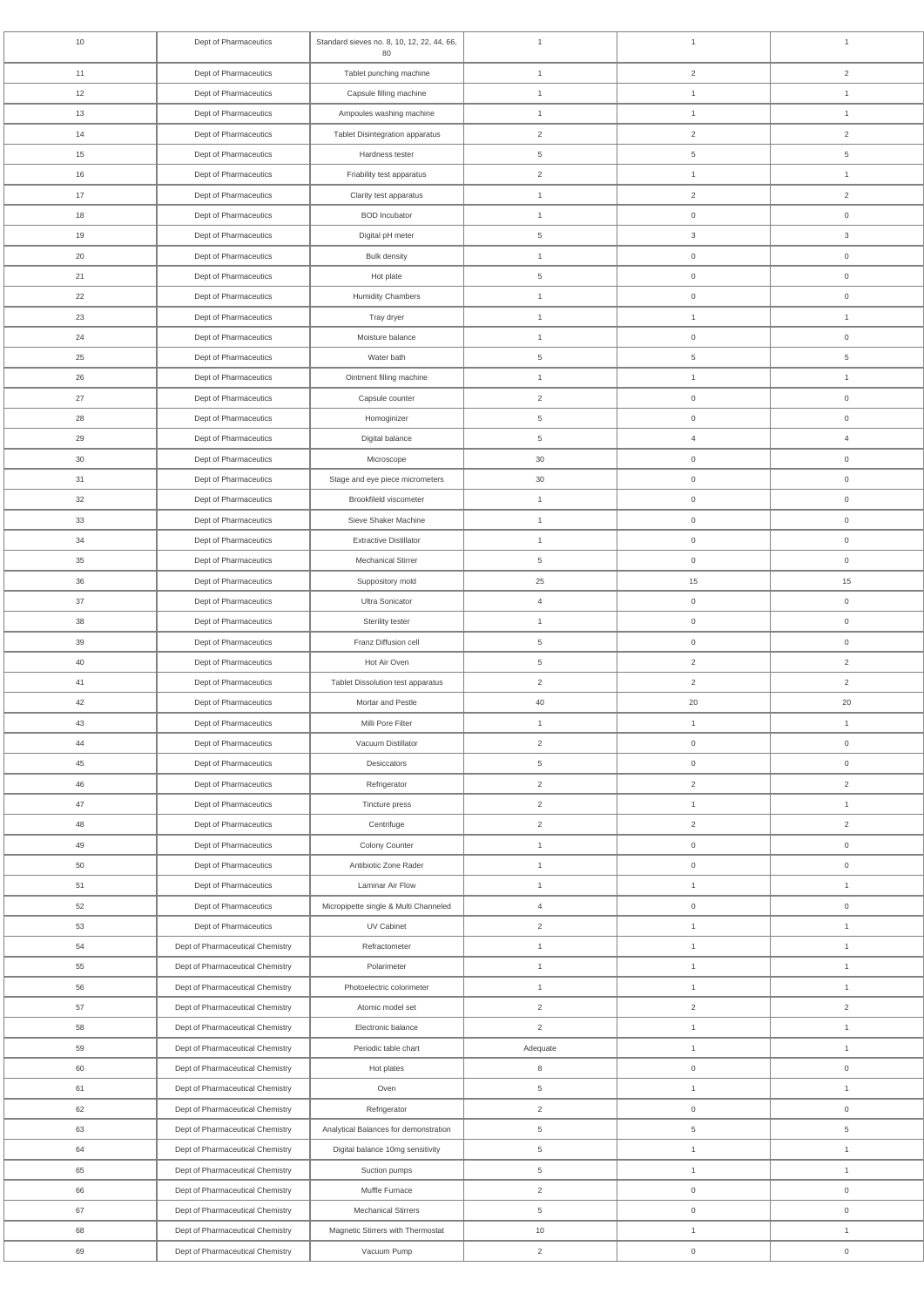| 70         | Dept of Pharmaceutical Chemistry                                     | Digital pH meter                                              | 5                                | 2                              | 2                              |
|------------|----------------------------------------------------------------------|---------------------------------------------------------------|----------------------------------|--------------------------------|--------------------------------|
| 71         | Dept of Pharmaceutical Chemistry                                     | Microwave Oven                                                | $\overline{2}$                   | $\mathsf{O}\xspace$            | $\mathbf 0$                    |
| 72         | Dept of Pharmaceutical Chemistry                                     | <b>Distillation Unit</b>                                      | 2                                | $\overline{2}$                 | $\overline{2}$                 |
| 73         | Dept of Pharmaceutical Chemistry                                     | Arsenic Limit Test Apparatus                                  | 20                               | $\overline{4}$                 | $\overline{4}$                 |
| 74         | Dept of Pharmaceutical Chemistry                                     | Reflux flask and condenser double / triple                    | 20                               | $\mathbf 0$                    | $\mathbf 0$                    |
|            |                                                                      | necked                                                        |                                  |                                |                                |
| 75         | Dept of Pharmaceutical Chemistry                                     | Nessler's Cylinders                                           | 50                               | 50                             | 50                             |
| 76         | Dept of Pharmaceutical Chemistry                                     | Reflux flask and condenser single Necked                      | 25                               | $\mathbf 0$                    | $\overline{0}$                 |
| 77         | Dept of Pharmaceutical Chemistry                                     | Electronic water bath(12 holes)                               | $5\overline{)}$                  | $\mathsf{O}\xspace$            | $\overline{0}$                 |
| 78         | Dept of Pharmaceutical Chemistry                                     | Copper water bath                                             | 25                               | 28                             | 28                             |
| 79         | Dept of Pharmaceutical Chemistry                                     | Colorimeter                                                   | $\mathbf{1}$                     | $\mathbf{1}$                   | $\overline{1}$                 |
| 80         | Dept of Pharmaceutical Chemistry                                     | UV- Visible Spectrophotometer                                 | $\overline{1}$                   | $\overline{0}$                 | $\mathbf 0$                    |
| 81         | Dept of Pharmaceutical Chemistry                                     | Flourimeter                                                   | $\mathbf{1}$                     | $\overline{0}$                 | $\mathbf 0$                    |
| 82<br>83   | Dept of Pharmaceutical Chemistry<br>Dept of Pharmaceutical Chemistry | Digital Balance (1mg sensitivity)                             | $\overline{1}$<br>$\overline{1}$ | $\overline{0}$<br>$\mathbf 0$  | $\mathbf 0$<br>$\overline{0}$  |
| 84         | Dept of Pharmaceutical Chemistry                                     | Nephelo Turbidity meter<br>Flame Photometer                   | $\overline{1}$                   | $\mathbf{1}$                   | $\overline{1}$                 |
| 85         | Dept of Pharmaceutical Chemistry                                     | Potentiometer                                                 | $\overline{1}$                   | $\mathbf 0$                    | $\overline{0}$                 |
| 86         | Dept of Pharmaceutical Chemistry                                     | Conductivity meter                                            | $\overline{1}$                   | $\overline{0}$                 | $\mathsf{O}\xspace$            |
| 87         | Dept of Pharmaceutical Chemistry                                     | <b>HPLC</b>                                                   | $\overline{1}$                   | $\mathsf{O}\xspace$            | $\mathbf 0$                    |
| 88         | Dept of Pharmaceutical Chemistry                                     | HPTLC (Desirable)                                             | $\overline{1}$                   | $\mathbf 0$                    | $\mathbf 0$                    |
| 89         | Dept of Pharmaceutical Chemistry                                     | Atomic Absorption and Emission                                | $\overline{1}$                   | $\overline{0}$                 | $\mathbf 0$                    |
|            |                                                                      | spectrophotometer (Desirable)                                 |                                  |                                |                                |
| 90         | Dept of Pharmaceutical Chemistry                                     | <b>Biochemistry Analyzer (Desirable)</b>                      | $\overline{1}$                   | $\mathsf{O}\xspace$            | $\mathsf{O}\xspace$            |
| 91         | Dept of Pharmaceutical Chemistry                                     | Carbon, Hydrogen, Nitrogen Analyzer<br>(Desirable)            | $\overline{1}$                   | $\mathsf{O}\xspace$            | $\mathbf 0$                    |
| 92         | Dept of Pharmaceutical Chemistry                                     | Deep Freezer (Desirable)                                      | $\mathbf{1}$                     | $\mathsf{O}\xspace$            | $\mathsf{O}\xspace$            |
| 93         | Dept of Pharmaceutical Chemistry                                     | Ion-Exchanger                                                 | $\overline{1}$                   | $\overline{0}$                 | $\mathbf 0$                    |
| 94         | Dept of Pharmaceutical Chemistry                                     | Lyophilizer (Desirable)                                       | $\overline{1}$                   | $\overline{0}$                 | $\overline{0}$                 |
| 95         | Dept of Pharmacology                                                 | Microscopes                                                   | 20                               | 20                             | 20                             |
| 96         | Dept of Pharmacology                                                 | Haemocytometer with Micropipettes                             | 20                               | 20                             | 20                             |
| 97         | Dept of Pharmacology                                                 | Sahli's haemocytometer                                        | 20                               | 20                             | 20                             |
| 98         | Dept of Pharmacology                                                 | Hutchinson's spirometer                                       | $\mathbf{1}$                     | $\overline{0}$                 | $\mathsf{O}\xspace$            |
| 99         | Dept of Pharmacology                                                 | Spygmomanometer                                               | 10                               | $\overline{7}$                 | $\overline{7}$                 |
| 100        | Dept of Pharmacology                                                 | Stethoscope                                                   | 10                               | $\overline{7}$                 | $\overline{7}$                 |
| 101        | Dept of Pharmacology                                                 | Different Contraceptive Devices and<br>Models                 | $\overline{1}$                   | $\mathbf{1}$                   | $\overline{1}$                 |
| 102        | Dept of Pharmacology                                                 | Pregnancy diagnosis kit                                       | $\mathbf{1}$                     | $\overline{1}$                 | $\mathbf{1}$                   |
| 103        | Dept of Pharmacology                                                 | Mercury thermometer                                           | 10                               | 10                             | 10                             |
| 104        | Dept of Pharmacology                                                 | Cell analyzer                                                 | $\mathbf{1}$                     | $\mathsf{O}\xspace$            | $\overline{0}$                 |
| 105        | Dept of Pharmacology                                                 | Permanent Slides for various tissues                          | $\mathbf{1}$                     | 200                            | 200                            |
| 106        | Dept of Pharmacology                                                 | Models for various organs                                     | $\mathbf{1}$                     | $\mathbf{1}$                   | $\mathbf{1}$                   |
| 107        | Dept of Pharmacology                                                 | Specimen for various organs and systems                       | $\mathbf{1}$                     | $\mathbf{1}$                   | $\mathbf{1}$                   |
| 108        | Dept of Pharmacology                                                 | Skeleton and bones                                            | $\mathbf{1}$                     | $\overline{1}$                 | $\mathbf{1}$                   |
| 109        | Dept of Pharmacology                                                 | Muscle electrodes                                             | $\mathbf{1}$                     | $\overline{0}$                 | $\overline{0}$                 |
| 110        | Dept of Pharmacology                                                 | Lucas moist chamber                                           | $\overline{1}$                   | $\overline{0}$                 | $\overline{0}$                 |
| 111        | Dept of Pharmacology                                                 | Myographic lever                                              | $\overline{1}$                   | $\mathbf{1}$                   | $\mathbf{1}$                   |
| 112        | Dept of Pharmacology                                                 | Stimulator                                                    | $\overline{1}$                   | $\mathbf 0$                    | $\mathbf 0$                    |
| 113<br>114 | Dept of Pharmacology<br>Dept of Pharmacology                         | Centrifuge<br>Sherrington's kymograph machine /               | $\mathbf{1}$<br>$10$             | $\mathbf{1}$<br>$\overline{2}$ | $\mathbf{1}$<br>$\overline{2}$ |
| 115        | Dept of Pharmacology                                                 | polyrite<br>Sherrington drum                                  | 10                               | $\overline{2}$                 | 2                              |
| 116        | Dept of Pharmacology                                                 | Perspex bath assembly (single unit)                           | $10$                             | $5\overline{)}$                | $\overline{5}$                 |
| 117        | Dept of Pharmacology                                                 | Aerators                                                      | $10\,$                           | $\sqrt{5}$                     | $\,$ 5 $\,$                    |
| 118        | Dept of Pharmacology                                                 | Software packages for experiment                              | $\mathbf{1}$                     | $\mathbf{1}$                   | $\mathbf{1}$                   |
| 119        | Dept of Pharmacology                                                 | Standard graph of various drug                                | Adequate                         | $\sqrt{5}$                     | $\,$ 5 $\,$                    |
| 120        | Dept of Pharmacology                                                 | Actophotometer                                                | $\mathbf{1}$                     | $\mathbf{1}$                   | $\mathbf{1}$                   |
| 121        | Dept of Pharmacology                                                 | Rotarod                                                       | $\mathbf{1}$                     | $\mathsf{O}\xspace$            | $\mathsf{O}\xspace$            |
| 122        | Dept of Pharmacology                                                 | Pole climbing apparatus                                       | $\mathbf{1}$                     | $\mathbf{1}$                   | $\mathbf{1}$                   |
| 123        | Dept of Pharmacology                                                 | Analgesiometer (eddy's hot plate and<br>radiant heat methods) | $\mathbf{1}$                     | $\mathbf{1}$                   | $\mathbf{1}$                   |
| 124        | Dept of Pharmacology                                                 | Convulsiometer                                                | $\mathbf{1}$                     | $\mathbf{1}$                   | $\mathbf{1}$                   |
| 125        | Dept of Pharmacology                                                 | Plethysmograph                                                | $\mathbf{1}$                     | $\mathsf{O}\xspace$            | $\mathsf{O}\xspace$            |
| 126        | Dept of Pharmacology                                                 | Digital pH meter                                              | $\mathbf{1}$                     | $\mathbf{1}$                   | $\mathbf{1}$                   |
| 127        | Dept of Pharmacology                                                 | Histamine chamber                                             | $\mathbf{1}$                     | $\overline{1}$                 | $\mathbf{1}$                   |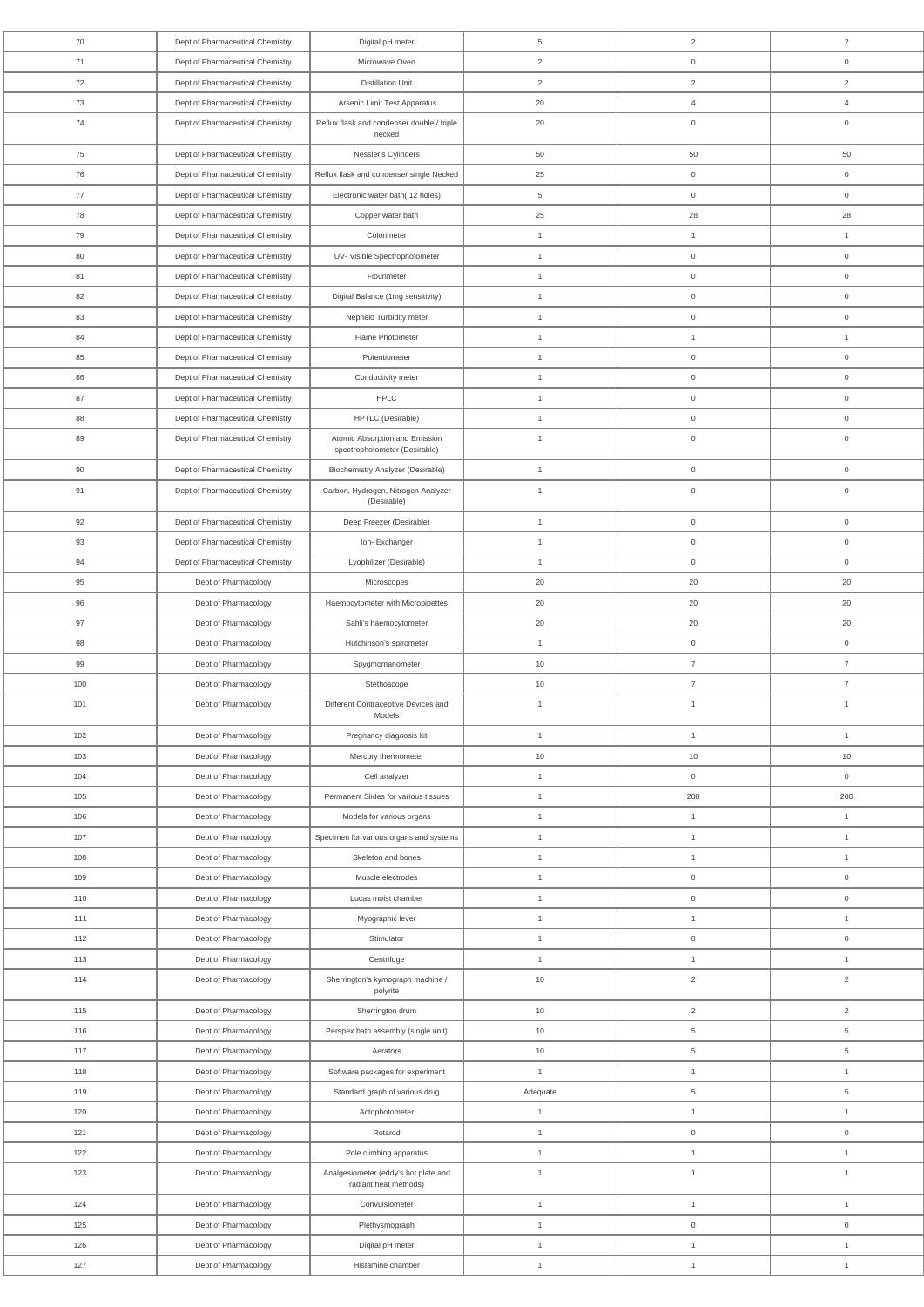| 128        | Dept of Pharmacology                                   | Metabolic cage                                                  | $\mathbf{1}$                 | $\mathbf{1}$                        | $\mathbf{1}$                     |
|------------|--------------------------------------------------------|-----------------------------------------------------------------|------------------------------|-------------------------------------|----------------------------------|
| 129        | Dept of Pharmacology                                   | Dissection tray & boards                                        | 10                           | 10                                  | 10                               |
| 130        | Dept of Pharmacology                                   | Stereotaxic apparatus                                           | $\mathbf{1}$                 | $\mathsf{O}\xspace$                 | $\mathsf{O}\xspace$              |
| 131        | Dept of Pharmacology                                   | Digital glucometer                                              | $\overline{1}$               | $\mathbf{1}$                        | $\mathbf{1}$                     |
| 132        | Dept of Pharmacology                                   | Folin- wu tubes                                                 | 60                           | $\mathsf{O}\xspace$                 | $\mathsf{O}\xspace$              |
| 133        | Dept of Pharmacology                                   | Hemostatic artery forceps                                       | $10$                         | $\overline{2}$                      | $\overline{2}$                   |
| 134        | Dept of Pharmacology                                   | Levers, cannula                                                 | 20                           | 20                                  | 20                               |
| 135        | Dept of Pharmacology                                   | Hypodermic syringes & needles Size<br>15,24,26G                 | 20                           | $\mathsf{O}\xspace$                 | $\mathsf{O}\xspace$              |
| 136        | Dept of Pharmacognosy                                  | Compound Microscope                                             | 30                           | 20                                  | 20                               |
| 137        | Dept of Pharmacognosy                                  | <b>Dissecting Microscope</b>                                    | 30                           | 20                                  | 20                               |
| 138        | Dept of Pharmacognosy                                  | Projection Microscope                                           | $\overline{2}$               | $\mathbf{1}$                        | $\mathbf{1}$                     |
| 139        | Dept of Pharmacognosy                                  | <b>Binocular Microscope</b>                                     | $\mathbf{1}$                 | $\mathsf{O}\xspace$                 | $\boldsymbol{0}$                 |
| 140        | Dept of Pharmacognosy                                  | Polarized Microscope                                            | $\mathbf{1}$                 | $\mathsf{O}\xspace$                 | $\mathsf{O}\xspace$              |
| 141        | Dept of Pharmacognosy                                  | Electronic Digital balance                                      | $\overline{2}$               | $\overline{2}$                      | $\overline{2}$                   |
| 142        | Dept of Pharmacognosy                                  | Autoclave                                                       | $\overline{2}$               | $\mathsf{O}\xspace$                 | $\mathsf{O}\xspace$              |
| 143        | Dept of Pharmacognosy                                  | Hot air oven                                                    | $\overline{2}$               | $\mathsf{O}\xspace$                 | $\mathsf{O}\xspace$              |
| 144        | Dept of Pharmacognosy                                  | Refrigerator                                                    | $\mathbf{1}$                 | $\mathbf{1}$                        | $\mathbf{1}$                     |
| 145        | Dept of Pharmacognosy                                  | Zone reader                                                     | $\mathbf{1}$                 | $\mathsf{O}\xspace$                 | $\mathbf 0$                      |
| 146        | Dept of Pharmacognosy                                  | Digital pH Meter                                                | $\mathbf{1}$                 | $\mathbf{1}$                        | $\mathbf{1}$                     |
| 147        | Dept of Pharmacognosy                                  | Colorimeter                                                     | $\mathbf{1}$                 | $\mathsf{O}\xspace$                 | $\mathsf{O}\xspace$              |
| 148        | Dept of Pharmacognosy                                  | Sterility testing unit                                          | $\mathbf{1}$                 | $\mathsf{O}\xspace$                 | $\mathsf{O}\xspace$              |
| 149        | Dept of Pharmacognosy                                  | Camera lucida                                                   | 20                           | $\mathsf{O}\xspace$                 | $\boldsymbol{0}$                 |
| 150        | Dept of Pharmacognosy                                  | Eye piece micrometer                                            | 20                           | $\mathsf{O}\xspace$                 | $\mathsf{O}\xspace$              |
| 151        | Dept of Pharmacognosy                                  | Stage micrometer                                                | 20                           | 0                                   | $\overline{0}$                   |
| 152        | Dept of Pharmacognosy                                  | Muffle furnace                                                  | $\mathbf{1}$                 | $\mathsf{O}\xspace$                 | $\mathsf{O}\xspace$              |
| 153        | Dept of Pharmacognosy                                  | Moisture balance                                                | $\mathbf{1}$                 | $\mathsf{O}\xspace$                 | $\mathsf{O}\xspace$              |
| 154        | Dept of Pharmacognosy                                  | Heating Mantles-Small                                           | $\overline{4}$               | $\mathsf{O}\xspace$                 | $\boldsymbol{0}$                 |
| 155        | Dept of Pharmacognosy                                  | Vacuum pump                                                     | $\overline{2}$               | $\mathsf{O}\xspace$                 | $\mathsf{O}\xspace$              |
| 156        | Dept of Pharmacognosy                                  | Micropipette single & Multi Channeled                           | $\overline{2}$               | $\mathsf{O}\xspace$                 | $\mathsf{O}\xspace$              |
| 157        | Dept of Pharmacognosy                                  | Micro Centrifuge                                                | $\mathbf{1}$                 | $\mathsf{O}\xspace$                 | $\mathsf{O}\xspace$              |
| 158        | Dept of Pharmacognosy                                  | Electric water bath                                             | $\overline{4}$               | $\mathsf{O}\xspace$                 | $\mathsf{O}\xspace$              |
| 159        | Dept of Pharmacognosy                                  | Hot plate                                                       | $\overline{4}$               | $\mathsf{O}\xspace$                 | $\mathsf{O}\xspace$              |
| 160        | Dept of Pharmacognosy                                  | Microtome rotary                                                | $\mathbf{1}$                 | $\mathsf{O}\xspace$                 | $\mathsf{O}\xspace$              |
| 161        | Dept of Pharmacognosy                                  | Mixer grinder                                                   | $\overline{2}$               | $\mathbf{1}$                        | $\mathbf{1}$                     |
| 162        | Dept of Pharmacognosy                                  | UV Cabinet                                                      | $\overline{2}$               | $\mathsf{O}\xspace$                 | $\mathsf{O}\xspace$              |
| 163        | Dept of Pharmacognosy                                  | Water Distillation unit                                         | $\mathbf{1}$                 | $\mathbf{1}$                        | $\mathbf{1}$                     |
| 164        | Dept of Pharmacognosy                                  | Cutter Mill (Bark and seed grinder)                             | $\overline{1}$               | $\mathsf{O}\xspace$                 | $\,0\,$                          |
| 165        | Dept of Pharmacognosy                                  | Medicinal Plant Chart                                           | Adequate                     | 10                                  | 10                               |
| 166        | Dept of Pharmacognosy                                  | Models                                                          | Adequate                     | $\overline{0}$                      | $\mathsf{O}\xspace$              |
| 167        | Dept of Pharmacognosy                                  | Permanent Slide                                                 | Adequate                     | 200                                 | 200                              |
| 168        | Dept of Pharmacognosy                                  | Sonicator                                                       | $\mathbf{1}$                 | $\mathsf{O}\xspace$                 | $\mathsf{O}\xspace$              |
| 169        | Dept of Pharmacognosy                                  | Electrophoresis                                                 | $\mathbf{1}$                 | $\mathsf{O}\xspace$                 | $\mathsf{O}\xspace$              |
| 170        | Dept of Pharmacognosy                                  | Fermentor                                                       | $\mathbf{1}$                 | $\mathsf{O}\xspace$                 | $\,0\,$                          |
| 171        | Dept of Pharmacognosy                                  | Rotary Shaker                                                   | $\overline{1}$               | $\mathsf{O}\xspace$                 | $\,0\,$                          |
| 172        | Dept of Pharmacy Practice                              | Autoclave sterilizer                                            | $\mathbf{1}$                 | $\mathbf{1}$                        | $\mathbf{1}$                     |
| 173        | Dept of Pharmacy Practice                              | Hot air oven                                                    | $\overline{1}$               | $\mathbf{1}$                        | $\mathbf{1}$                     |
| 174        | Dept of Pharmacy Practice                              | Membrane filter                                                 | $\mathbf{1}$                 | $\mathbf{1}$                        | $\mathbf{1}$                     |
| 175        | Dept of Pharmacy Practice                              | Centrifuge                                                      | $\mathbf{1}$                 | $\mathbf{1}$                        | $\mathbf{1}$                     |
| 176        | Dept of Pharmacy Practice                              | Filling Machine                                                 | $\mathbf{1}$                 | $\mathbf{1}$                        | $\mathbf{1}$                     |
| 177<br>178 | Dept of Pharmacy Practice<br>Dept of Pharmacy Practice | Sealing Machine<br>Glucometer                                   | $\mathbf{1}$<br>$\mathbf{1}$ | $\mathbf{1}$<br>$\mathsf{O}\xspace$ | $\mathbf{1}$<br>$\boldsymbol{0}$ |
| 179        | Dept of Pharmacy Practice                              | Sintered glass funnel with complete                             | Adequate                     | $\mathbf{1}$                        | $\mathbf{1}$                     |
|            |                                                        | filtering assemble                                              |                              |                                     |                                  |
| 180        | Dept of Pharmacy Practice                              | Small disposable membrane filter for IV<br>admixture filtration | Adequate                     | $\sqrt{2}$                          | $\overline{2}$                   |
| 181        | Dept of Pharmacy Practice                              | Vacuum pump                                                     | $\mathbf{1}$                 | $\mathbf{1}$                        | $\mathbf{1}$                     |
| 182        | Dept of Pharmacy Practice                              | Surgical dressing                                               | Adequate                     | $10$                                | $10$                             |
| 183        | Dept of Pharmacy Practice                              | pH meter                                                        | $\mathbf{1}$                 | 1                                   | $\mathbf{1}$                     |
| 184        | Dept of Pharmacy Practice                              | Blood Pressure Apparatus and<br>stethoscope                     | 10                           | $\mathsf{O}\xspace$                 | $\mathsf{O}\xspace$              |
| 185        | Dept of Pharmacy Practice                              | Clinical thermometer                                            | $10$                         | $\boldsymbol{0}$                    | $\mathsf{O}\xspace$              |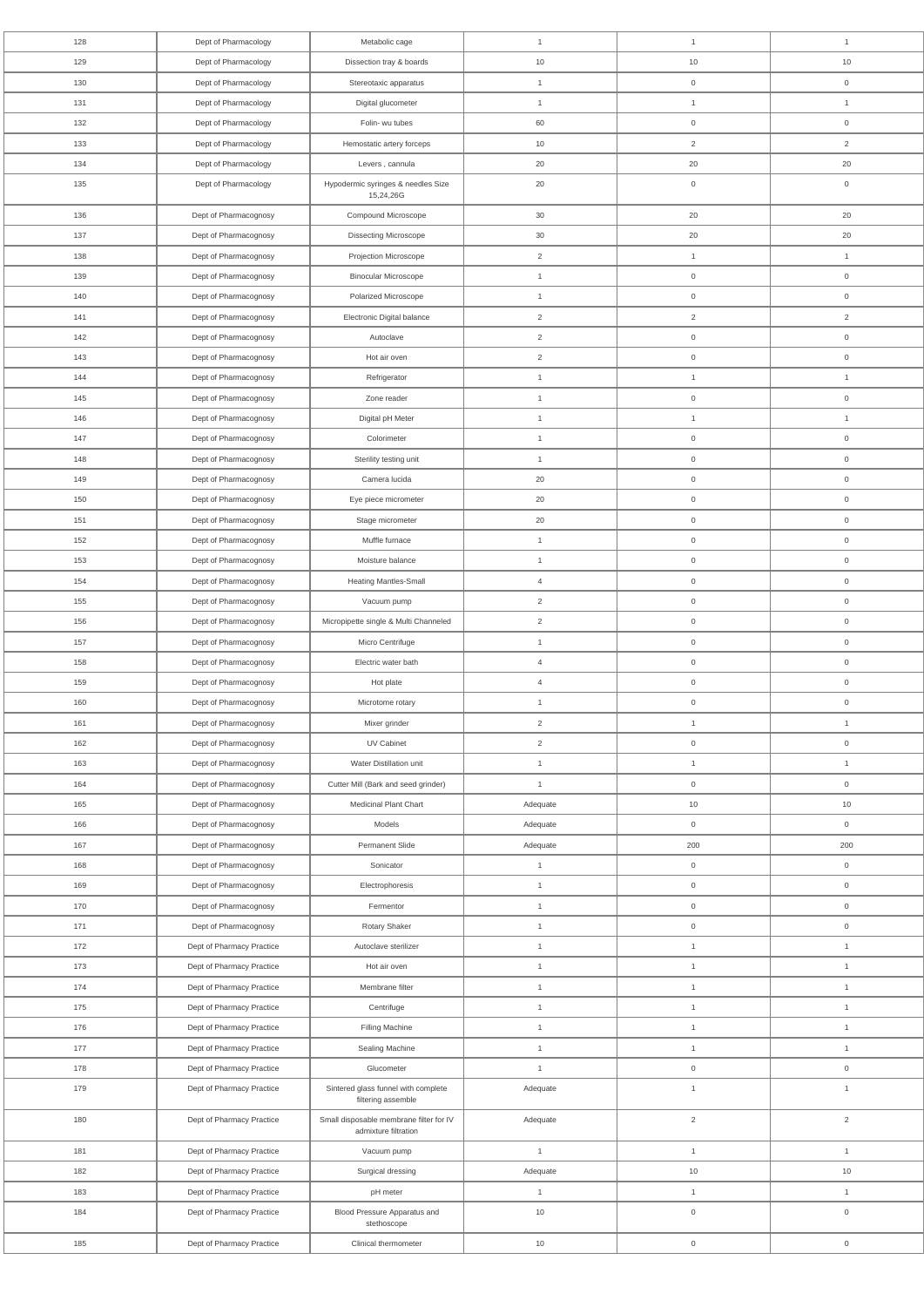| Details of the workshops/Seminars/Conferences/Guest Lectures conducted for the past 3 years |  |
|---------------------------------------------------------------------------------------------|--|
|---------------------------------------------------------------------------------------------|--|

| S.No           | <b>Type of Activity</b> | Title of the event                                    | Year        | <b>Duration (in days)</b> | <b>Number of Participants</b> |
|----------------|-------------------------|-------------------------------------------------------|-------------|---------------------------|-------------------------------|
| $\mathbf{1}$   | Guest lecture           | <b>WORLD AIDS DAY</b>                                 | 2021 - 2022 | $\mathbf{1}$              | 116                           |
| $\overline{2}$ | Seminar                 | PNEUMONIA                                             | 2021 - 2022 | $\overline{1}$            | 96                            |
| $\mathbf{3}$   | Guest lecture           | <b>GREEN DIWALI</b>                                   | 2021 - 2022 | $\overline{1}$            | 111                           |
| $\overline{4}$ | Seminar                 | DANDRUFF TREATMENT                                    | 2021 - 2022 | $\overline{1}$            | 90                            |
| $\overline{5}$ | Seminar                 | <b>DIGITAL EYE STRAIN</b>                             | 2021 - 2022 | $\mathbf{1}$              | 95                            |
| 6              | Seminar                 | <b>BLACK FUNGUS</b>                                   | 2020 - 2021 | $\mathbf{1}$              | 98                            |
| $\overline{7}$ | Seminar                 | NEWER STRAINS OF CORONAVIRUS AND OUR YOUNG GENERATION | 2020 - 2021 | $\mathbf{1}$              | 92                            |
| 8              | Seminar                 | <b>DENGUE</b>                                         | 2020 - 2021 | $\mathbf{1}$              | 88                            |
| 9              | Seminar                 | CORONA VACCINATION                                    | 2020 - 2021 | $\mathbf{1}$              | 95                            |
| 10             | Seminar                 | MYTHS AND FACTS ABOUT CANCER                          | 2020 - 2021 | $\overline{1}$            | 98                            |
| 11             | Workshop                | COVID TESTING                                         | 2020 - 2021 | $\overline{1}$            | 100                           |
| 12             | Seminar                 | POST COVID BLUES                                      | 2020 - 2021 | $\mathbf{1}$              | 94                            |
| 13             | Seminar                 | HAZARDS OF MOBILE RADIATIONS                          | 2020 - 2021 | $\overline{1}$            | 92                            |
| 14             | Seminar                 | EYE CARE IN COVID                                     | 2020 - 2021 | $\overline{1}$            | 90                            |
| 15             | Seminar                 | LIFE SKILLS IN COLLEGE STUDENTS                       | 2020 - 2021 | $\overline{1}$            | 98                            |
| 16             | Seminar                 | STRESS MANAGEMENT                                     | 2020 - 2021 | $\overline{1}$            | 110                           |
| 17             | Seminar                 | <b>CORONA VIRUS</b>                                   | 2019 - 2020 | $\mathbf{1}$              | 112                           |
| 18             | Guest lecture           | RAIN WATER HARVESTING                                 | 2019 - 2020 | $\mathbf{1}$              | 95                            |
| 19             | Seminar                 | world cancer day                                      | 2019 - 2020 | $\mathbf{1}$              | 80                            |
| 20             | Workshop                | YOGA DAY                                              | 2019 - 2020 | $\mathbf{1}$              | 75                            |
| 21             | Workshop                | PHARMACY WEEK                                         | 2019 - 2020 | $\overline{7}$            | 110                           |
| 22             | Guest lecture           | PHARMACIST DAY                                        | 2019 - 2020 | $\mathbf{1}$              | 90                            |
| 23             | Workshop                | WORLD AIDS DAY                                        | 2019 - 2020 | $\mathbf{1}$              | 105                           |
| 24             | Guest lecture           | <b>BHAROSA SHIVIR</b>                                 | 2019 - 2020 | $\mathbf{1}$              | 60                            |
| 25             | Seminar                 | MOBILE RADIATION ON HUMAN BODY                        | 2019 - 2020 | $\mathbf{1}$              | 100                           |
| 26             | Seminar                 | SCOPE OF PHARMACY                                     | 2019 - 2020 | $\mathbf{1}$              | 100                           |
| 27             | Seminar                 | DRUG ADDICTION                                        | 2019 - 2020 | $\mathbf{1}$              | 90                            |

# Details of the workshops/ Seminars/ Conferences/ Guest Lectures Attended for the past 3 years

| S.No           | <b>Type of Activity</b> | Name of the Faculty | Title of the event                                   | Year        | <b>Date</b> | Place                                                |
|----------------|-------------------------|---------------------|------------------------------------------------------|-------------|-------------|------------------------------------------------------|
|                | Workshop                | SANJAY BANSAL       | NBA ACCREDITATION PROCESS                            | 2021 - 2022 | 15-12-2021  | <b>MEHR</b><br>CHAND<br><b>POLYTECHNI</b><br>COLLEGE |
| 2              | Workshop                | SUNDIP KUMAR        | NBA ACCREDITATION PROCESS                            | 2021 - 2022 | 15-12-2021  | <b>MEHR</b><br>CHAND<br><b>POLYTECHNI</b><br>COLLEGE |
| 3              | Workshop                | SAVITA KUMARI       | NBA ACCREDITATION PROCESS                            | 2021 - 2022 | 15-12-2021  | <b>MEHR</b><br>CHAND<br>POLYTECHNI<br>COLLEGE        |
| $\overline{4}$ | Workshop                | SANJAY BANSAL       | OBE IMPLEMENTATIONA STEPTOWARDS<br><b>EXCELLENCE</b> | 2020 - 2021 | 19-10-2020  | <b>MEHR</b><br>CHAND<br><b>POLYTECHNI</b><br>COLLEGE |

Details of the Research papers presented in the workshops/ Seminars/ Conferences for the past 3 years

| S.No | Name of the Faculty/Student | Title of the paper | Name of the work shop/ Seminars/<br><b>Conferences</b> | Year        | Date <sup>1</sup> | <b>Place</b> | <b>Grant (Amount in INR) received</b><br>from Funding agency |
|------|-----------------------------|--------------------|--------------------------------------------------------|-------------|-------------------|--------------|--------------------------------------------------------------|
|      | NA                          | NA                 | <b>NA</b>                                              | 2021 - 2022 | 01-01-2021        | <b>NA</b>    | 00                                                           |
|      | <b>NA</b>                   | <b>NA</b>          | <b>NA</b>                                              | 2020 - 2021 | 01-01-2021        | <b>NA</b>    | 00                                                           |

# Details of the Extension & out reach programs conducted for the past 3 years

| S.No | <b>Name of the Activity</b> | <b>Collaborating Organization</b> | Year        | No.of Teacher's Participated | No.of Student's Participated |
|------|-----------------------------|-----------------------------------|-------------|------------------------------|------------------------------|
|      | UNNAT BHARAT ABHIYAN        | IIT DELHI UNDER MHRD GOI          | 2021 - 2022 |                              | 400                          |
|      | UNNAT BHARAT ABHIYAN        | IIT DELHI UNDER MHRD GOI          | 2020 - 2021 |                              | 508                          |
|      | UNNAT BHARAT ABHIYAN        | IIT DELHI UNDER MHRD GOI          | 2019 - 2020 |                              | 778                          |

| <b>Sports</b>                                     |                 |            |               |                         |
|---------------------------------------------------|-----------------|------------|---------------|-------------------------|
|                                                   |                 |            |               |                         |
| Facilities available for conducting sports events |                 | <b>Yes</b> |               |                         |
| Name                                              | <b>D S RANA</b> |            | Qualification | <b>SPORTS PRESIDENT</b> |
| <b>Experience (in Years)</b>                      | 15              |            |               |                         |